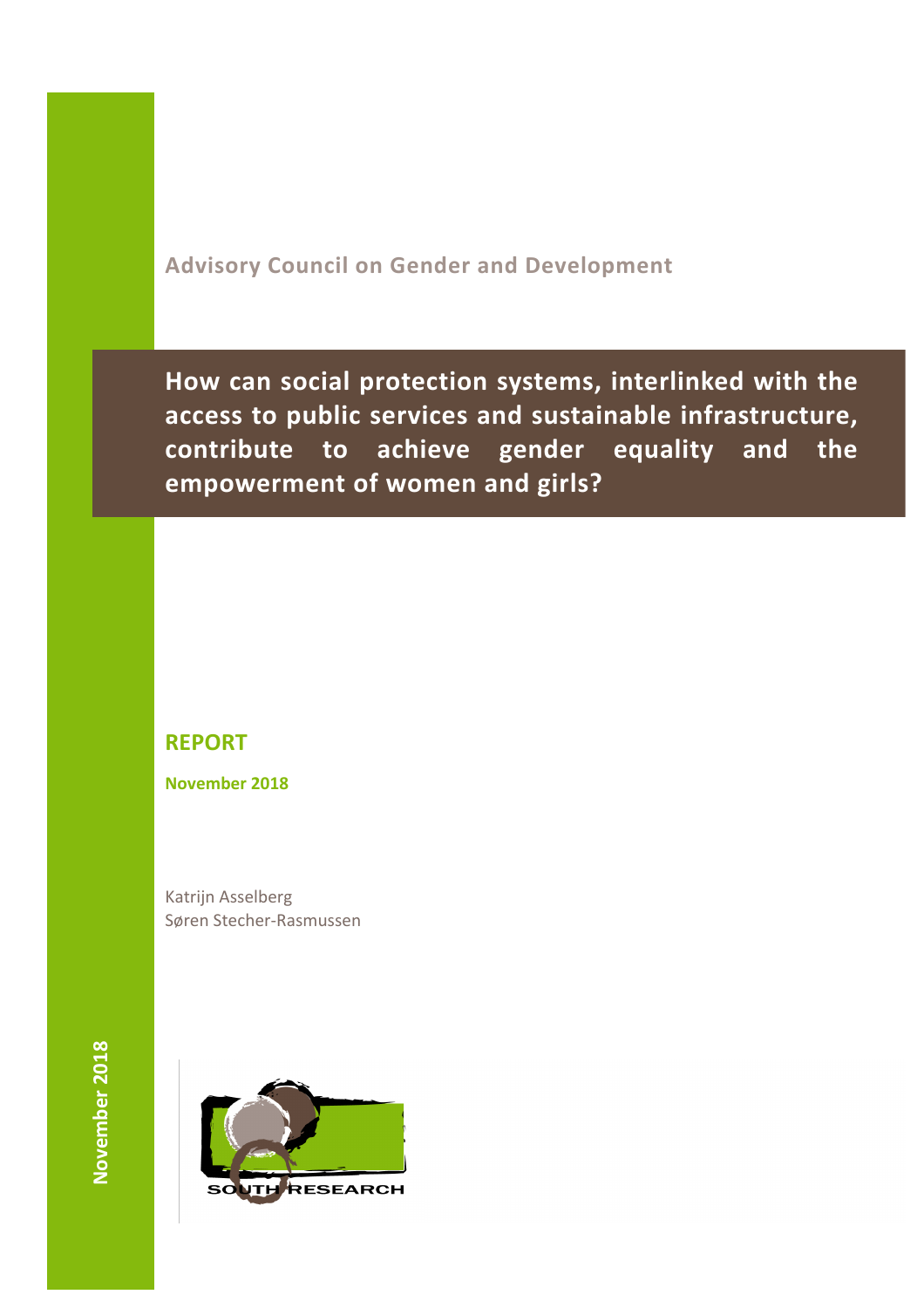

www.southresearch.be info@southresearch.be

This report papers carries the names of the authors and should be cited accordingly. The findings, interpretations, and conclusions expressed in this paper are entirely those of the authors. They do not necessarily represent the views of the Advisory Council on Gender and Development or those of its members.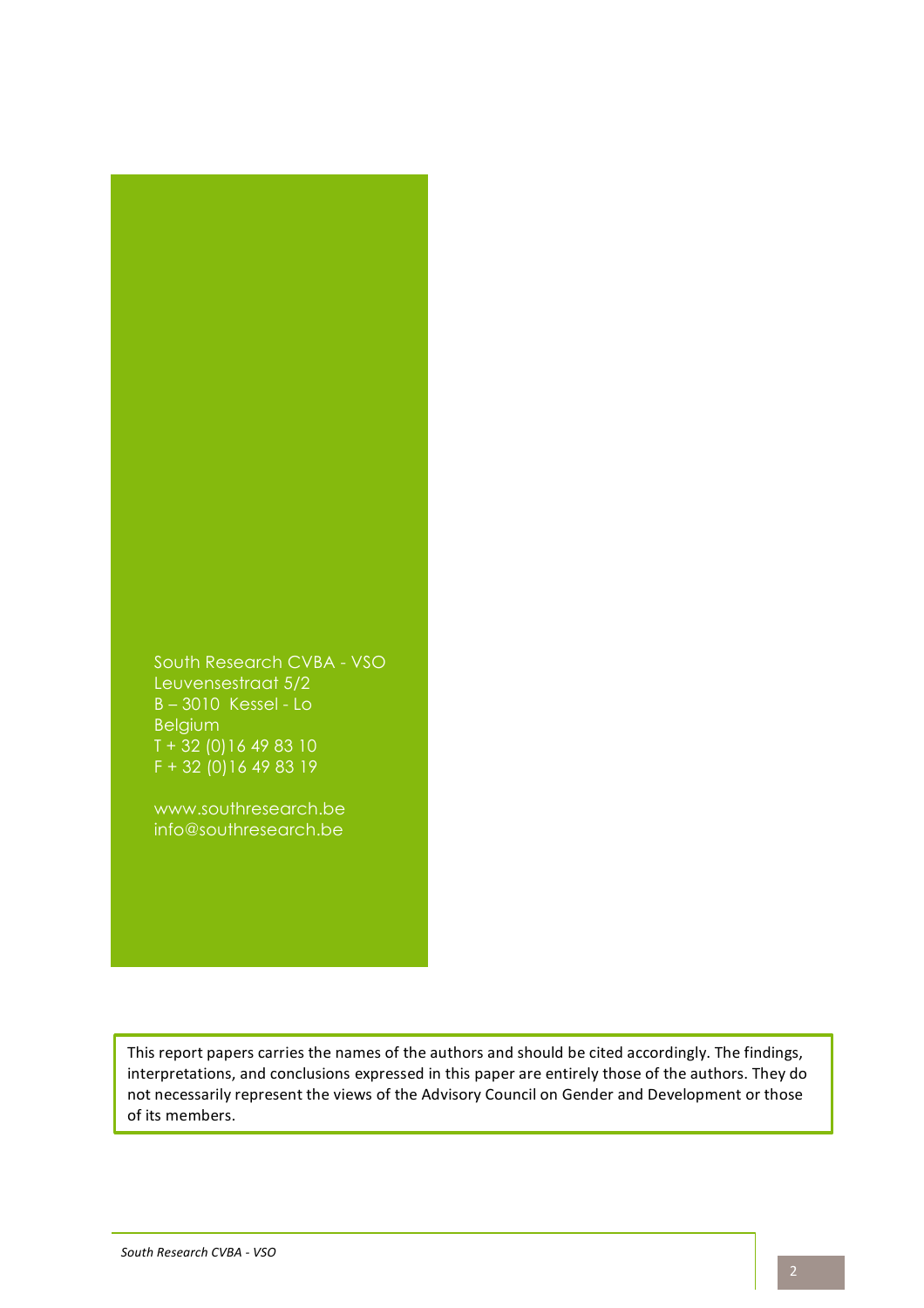# **TABLE OF CONTENTS**

| $\mathbf{1}$            |                                                                                                                                                                                                                                           |  |
|-------------------------|-------------------------------------------------------------------------------------------------------------------------------------------------------------------------------------------------------------------------------------------|--|
| 1.1                     |                                                                                                                                                                                                                                           |  |
| 1.2                     |                                                                                                                                                                                                                                           |  |
| 1.3                     |                                                                                                                                                                                                                                           |  |
| 1.4                     |                                                                                                                                                                                                                                           |  |
| $2^{\circ}$             |                                                                                                                                                                                                                                           |  |
| 2.1                     |                                                                                                                                                                                                                                           |  |
| 2.2                     |                                                                                                                                                                                                                                           |  |
| 2.3                     |                                                                                                                                                                                                                                           |  |
| 2.4                     | THE INTERLINKAGES OF SOCIAL PROTECTION, PUBLIC SERVICES AND SUSTAINABLE INFRASTRUCTURE WITH                                                                                                                                               |  |
|                         |                                                                                                                                                                                                                                           |  |
| $\overline{\mathbf{3}}$ | THE INTERLINKAGES OF SOCIAL PROTECTION, PUBLIC SERVICES AND SUSTAINABLE                                                                                                                                                                   |  |
|                         | INFRASTRUCTURE WITH RESPECT TO GENDER EQUALITY AND EMPOWERMENT  15                                                                                                                                                                        |  |
| 3.1                     |                                                                                                                                                                                                                                           |  |
| 3.1.1                   |                                                                                                                                                                                                                                           |  |
| 3.1.2                   |                                                                                                                                                                                                                                           |  |
| 3.1.3                   |                                                                                                                                                                                                                                           |  |
| 3.1.4                   |                                                                                                                                                                                                                                           |  |
| 3.2                     |                                                                                                                                                                                                                                           |  |
| 3.2.1                   |                                                                                                                                                                                                                                           |  |
| 4                       | THE PROVISION OF SOCIAL PROTECTION, PUBLIC SERVICES AND SUSTAINABLE<br>INFRASTRUCTURE IN RELATION TO THE RECOGNITION OF UNPAID CARE AND DOMESTIC WORK<br>AND THE PROMOTION OF SHARED RESPONSIBILITY WITHIN THE HOUSEHOLD AND THE FAMILY23 |  |
| 4.1                     |                                                                                                                                                                                                                                           |  |
| 4.2                     |                                                                                                                                                                                                                                           |  |
| 4.2.1                   |                                                                                                                                                                                                                                           |  |
| 4.2.2                   |                                                                                                                                                                                                                                           |  |
| 4.2.3                   |                                                                                                                                                                                                                                           |  |
| 5                       |                                                                                                                                                                                                                                           |  |
| 5.1                     |                                                                                                                                                                                                                                           |  |
| 5.2                     |                                                                                                                                                                                                                                           |  |
|                         |                                                                                                                                                                                                                                           |  |
| 1.                      |                                                                                                                                                                                                                                           |  |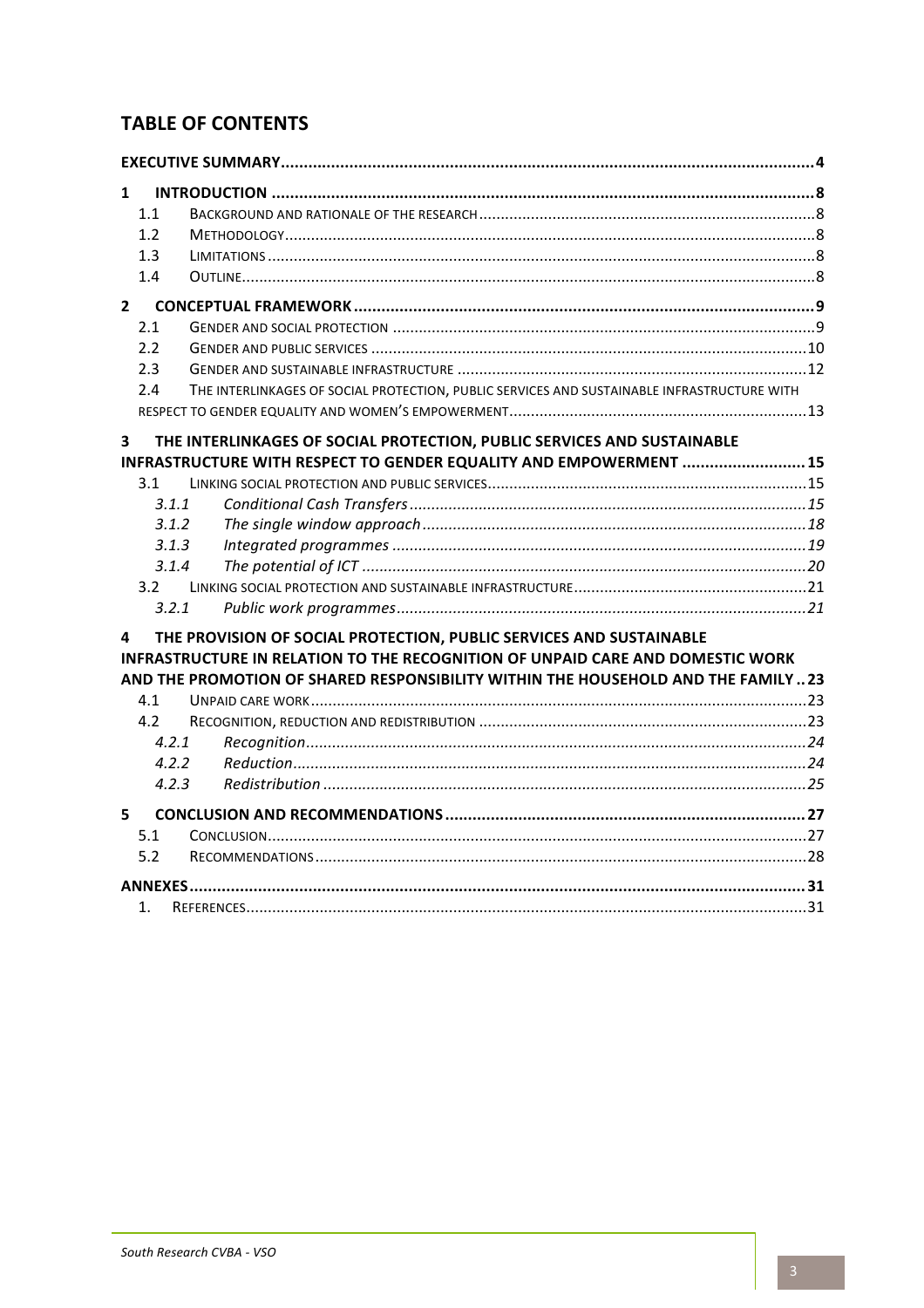# **EXECUTIVE SUMMARY**

This study has sought to assess the interlinkages between the three main provisions to be discussed during CSW63, notably social protection, access to public services and sustainable infrastructure, and more in particular how dynamics at these interlinkages may contribute to gender equality and women's empowerment. It has done so through a literature review of academic research, policy papers, and project reports and evaluations on each of these three provisions, and through the discussion of case studies that take into account, to varying degrees and with varied results, the interlinkages between the three provisions.

With respect to the integration of gender in social protection, the research has pointed to a number of points of attention, such as the importance of including gendered social and economic risks and vulnerabilities, and gendered constraints with respect to social protection systems as they stand. Major constraints relate to eligibility and discriminatory practices in this regard and to the predominance of contributory systems or systems that assume formal employment, while women are overrepresented in informal employment. Nonetheless, an increase in attention for the importance of the informal economy in many low and middle income countries has led to a number of positive initiatives or developments in this regard that should find their way to a more structural integration, such as the provision of social pensions, maternity benefits for women engaged in the informal economy, and universal free health care schemes. 'Transformative social protection', which seeks to address and redress social injustices, is the road to follow with respect to women's empowerment and gender equality.

Despite progress in some regards, women's access to and use of public services continues to be hampered by gendered inequalities and constraints, for instance with respect to reproductive health care. In the same way, whereas gender disparities have narrowed in the field of education, important inequalities remain, notably with respect to education outcomes. Early marriages and teenage pregnancies play an important role in this. With respect to public transport, violence is a major concern. Much in the same way, women face particular constraints with respect to infrastructure. Again, safety concerns affect women's movements through and use of public space. Unreliable or no access to water or electricity, or a lack of rural roads negatively affects women as they still take on the vast proportion of unpaid care work, and these constraints increase their time poverty.

Programmes and policies with respect to these three provisions, then, need to take into account the linkages between them, from a gender perspective, so as to contribute to gender equality and women's empowerment. In so doing, social protection can enable access to public services which can contribute to women's empowerment, on the condition that public services are accessible (physically (link with a gender-sensitive spatial planning of infrastructure)), financially and with respect to social norms) and provide quality services. Likewise, social protection can contribute to the creation of sustainable infrastructure which can contribute to women's empowerment, on the condition that a gender-sensitive approach is adopted in designing, implementing and developing the infrastructure. This, in turn, can reduce gendered inequalities in accessing public services.

The case studies that have been discussed have pointed to the importance of including a focus on women's empowerment on the outset of the programmes in this regard, but the literature review has also suggested that few programmes on social protection in fact do so. Likewise, integrated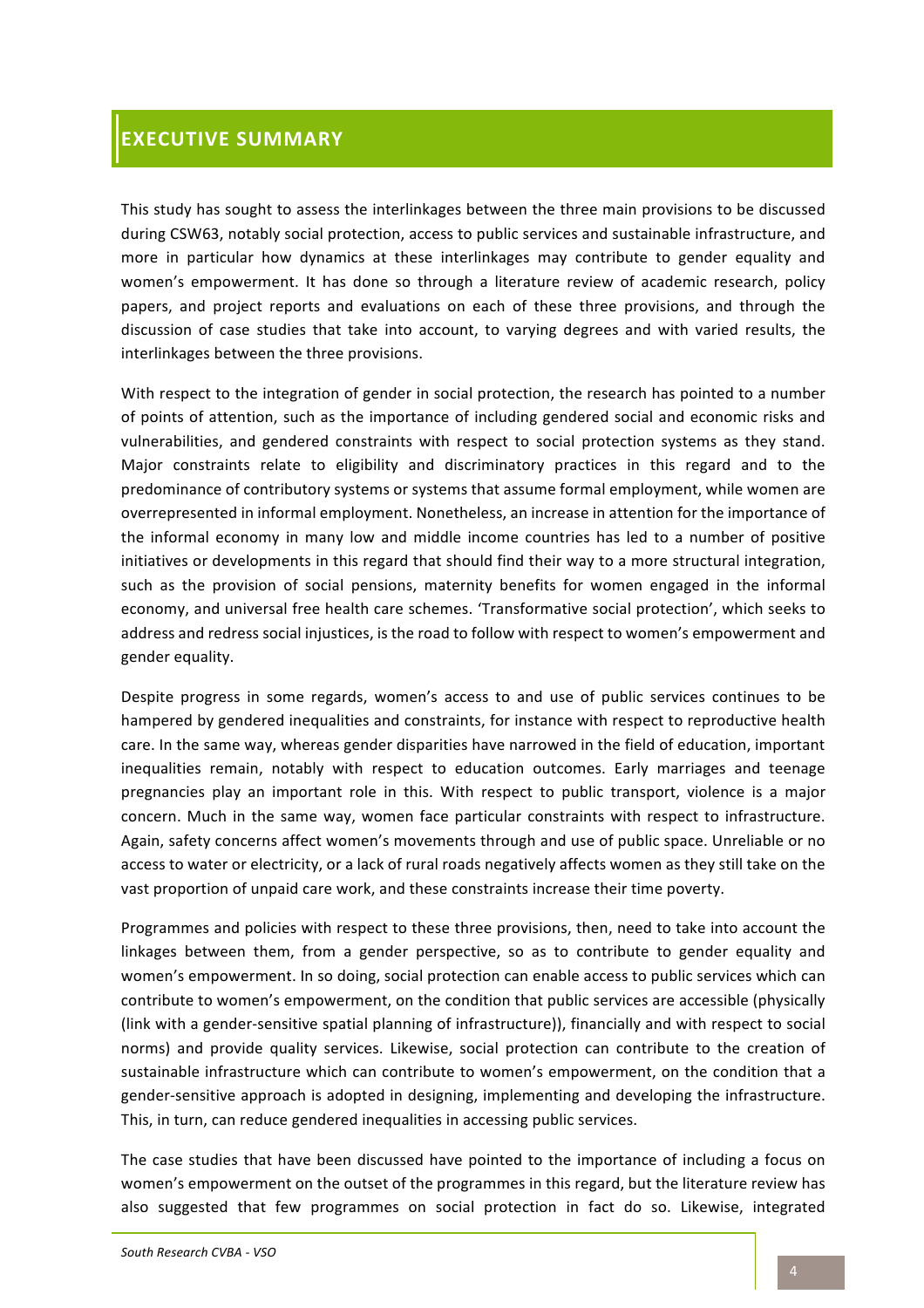approaches that create linkages between social protection, public services and infrastructure contribute to women's empowerment, but again, the literature review suggests that few programmes actually take into account the linkages between each of the three provisions. Conditional cash transfers for instance may seek to enable access to public services, but at times fail to take into account the spatial remoteness of these services as well as gendered constraints with respect to time or mobility.

A more important and structural emphasis on social protection in relation to public services and sustainable infrastructure is needed, not in the least to contribute to the reduction of the time women spend to unpaid care work, an approach that needs to go hand in hand with gender-transformative measures aimed at redistributing unpaid care work between men and women. The research suggests that while some positive steps are taken, these are largely fragmented, context-bound and partial.

Based on these findings, the following recommendations are formulated:

#### At the level of policy:

- $\bullet$  The UN, its agencies and its Member States should ensure that their social protection, public services and infrastructure policies and programmes be *designed from a rights-based approach* that promotes the equality of women and men, integrating women and girls as actors and rights*holders*. This approach requires all actors to take into account the specific needs and situations of both women and men during the *design, implementation and evaluation* of all policies and programmes. Where needed specific, additional programmes with a focus on the empowerment of women and the promotion of gender equality should be adopted.
- $\bullet$  The UN, its agencies and its Member States should ensure that their policies and programmes take into account and develop gender-sensitive linkages between the three provisions so as to ensure an integrated approach and hence the gender-transformative potential of social protection in relation to public services and sustainable infrastructure.
- If The UN, its agencies and its Member States should engage in and support advocacy efforts of civil society toward national governments with respect to the implementation of recognized rights and national policies that would allow to reduce unpaid care work, such as the provision of water or the development of early childhood development centers.
- The UN, its agencies and its Member States should *invest in the implementation of and evaluation* of outcomes of gender-sensitive approaches in policies and programmes to social protection in relation to public services and sustainable infrastructure with respect to women's empowerment, which will allow to identify missing links that will need to addressed. Investments in evaluation should include processes of exchange and learning across the involved actors and institutions.
- **The UN, its agencies and its Member States should work towards the** *removal of gendered* inequalities from social protection, public services and infrastructure.
- If The UN, its agencies and its Member States should promote policies on spatial planning of infrastructures and services that adopt a gender-sensitive approach and as such take into account time and mobility constraints, which would allow to overcome gendered inequalities in accessing services or making use of infrastructure, and reduce unpaid care work.
- Ensure secured budgets for each of the three focus areas, irrespective of political changes, and ensure a *gender-sensitive* use of these budgets.
- **E** Ensure adequate *coordination* between relevant institutions and gender machineries necessary to design gender-sensitive policies based on the potential of the synergies between the three provisions. This calls for a political commitment and strategic coordination at national and local levels.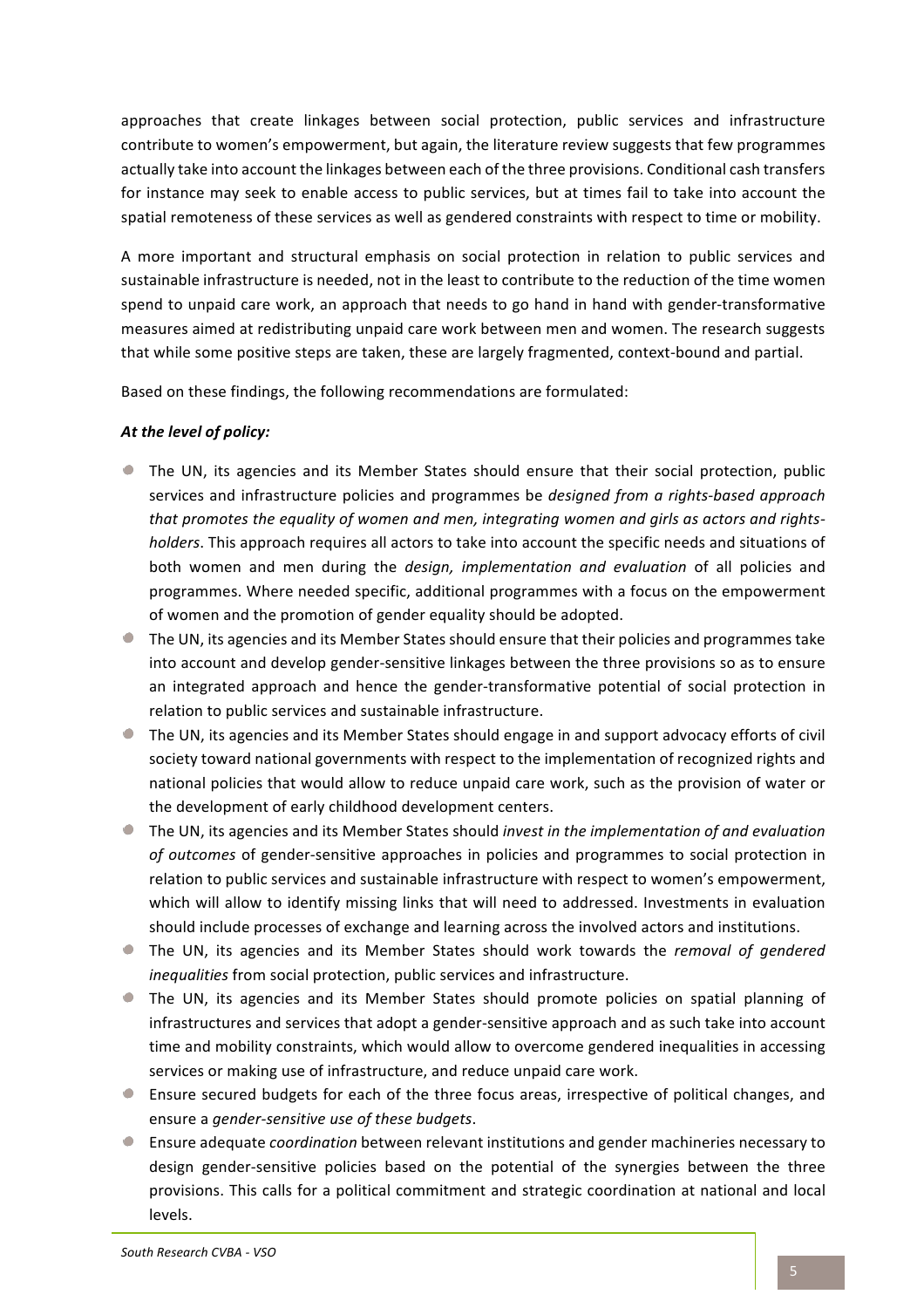- If the UN and Member States should enforce the obligation of corporations to pay their fair share of taxes. This should enable States to ensure the quality of social protection, public services and sustainable infrastructure.
- Extend the legal entitlement to social protection and invest in policies and programmes that ensure an adequate coverage of informal workers, such as social pensions, the provision of maternity benefits to women that do not have access to formal social security, and universal free health schemes.
- **E** Ensure gender-mainstreaming in the human infrastructure of institutions (e.g. via quota, capacity development with respect to gender)
- $\bullet$  With respect to unpaid care work:
	- $\mathcal K$  Measure the economic contribution of unpaid care work (e.g. including time use sections in national surveys) so as to recognize unpaid care work
	- $\mathcal K$  Promote a better distribution of household tasks and care work between women and men, boys and girls.
	- $\mathcal K$  Invest in sustainable infrastructure that reduces unpaid care work (e.g. access to water, to electricity)
	- $\mathcal K$  Invest in policies that recognize unpaid care work, such as the provision of social pensions, that allow to tackle gendered inequalities in this regard
	- $\mathcal K$  Invest in policies and interventions that redistribute care work between families and the state, such as by providing early childhood development centres and providing paid care for the sick and elderly

#### *With respect to interventions:*

- **P** Prioritise interventions that envisage a multiplier effect, based on gender-sensitive synergies *between* the three provisions, notably integrated approaches that focus on women's empowerment in design, implementation and evaluation.
- $\bullet$  An essential prerequisite for any intervention with respect to social protection, public services and sustainable infrastructure is an ex-ante in-depth study of the social and economic context it will take place in, and in particular of a gender analysis of needs and interests of different stakeholders.
- $\bullet$ Interventions need to include a reflection and approach on how they can work in a gendertransformative manner in different spheres (social level, economic level, political level) from the outset when working in the fields of social protection, public services and sustainable infrastructure.
- $\bullet$  Building on the first four recommendations and the cases brought forward in this study a number of more specific recommendations can be made with respect to programmes that are built on the linkages between social protection in relation to public services and sustainable infrastructure:
	- $\circ$  Conditional cash transfers have the potential to contribute to women's empowerment, for instance via enabling access to education and health services. The creation of linkages in this regard are therefore a valuable approach to develop. At the same time, it is essential to focus on women's empowerment from the outset. This should avoid according an instrumental role to women in the programme by focusing on their role as carers or exacerbating time burdens for either women or their daughters. A focus on women's empowerment necessarily includes gender-transformative measures that actively engage men, for instance via measures that seek to redistribute unpaid care work. At the same time, these interventions should take into account and address supply-side constraints.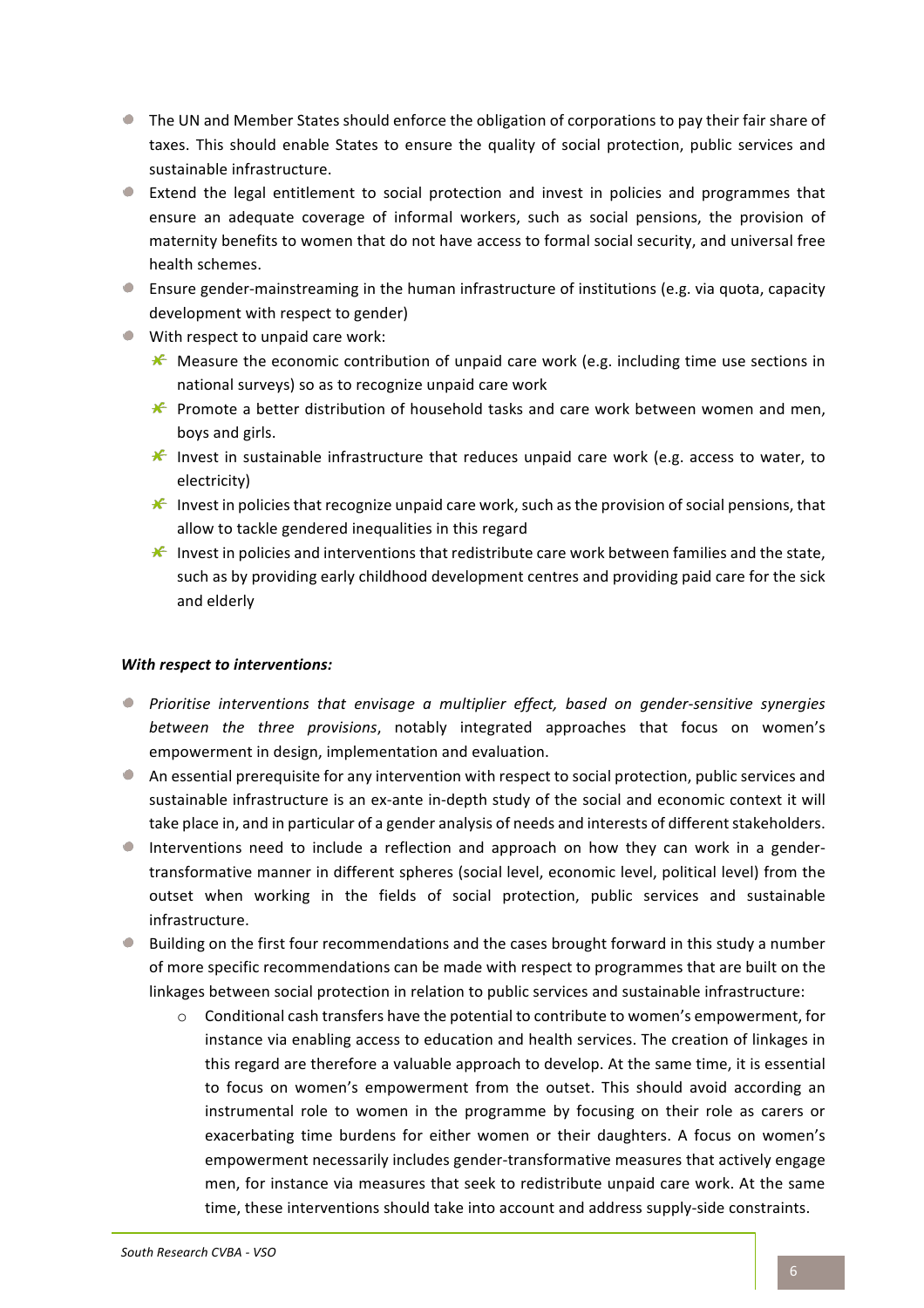- $\circ$  Public work programmes should be designed from a gender-sensitive approach. This includes active consultation and participation of women on the outset, their active implication during the implementation while taking into account specific needs and interest, which requires taking into account unpaid care work and might require the provision of alternative provisions for pregnant or older women, participation of women in the governance of programmes, and prioritising public work programmes aimed at developing sustainable infrastructure that reduces gendered vulnerabilities, most notably the time burden.
- $\circ$  Single window approaches facilitate access to and use of social protection programmes and services, and is particularly relevant when taking into account gendered vulnerabilities such as mobility constraints, lack of access to information, and opportunity costs, which is particularly relevant when taking into account the high representation of women in informal economy.
- Ensure participatory and inclusive consultation, planning and design processes to include the  $\bullet$ practical and strategic needs and interests of all stakeholders
- $\bullet$  Monitoring and evaluation: include gender-sensitive indicators such as impacts on girls' health and education, on women's decision-making power at the level of the household, community and society, on women's mobility, or on women's income, and include time use data in qualitative and quantitative monitoring and evaluation so as to assess impacts on paid and unpaid care work.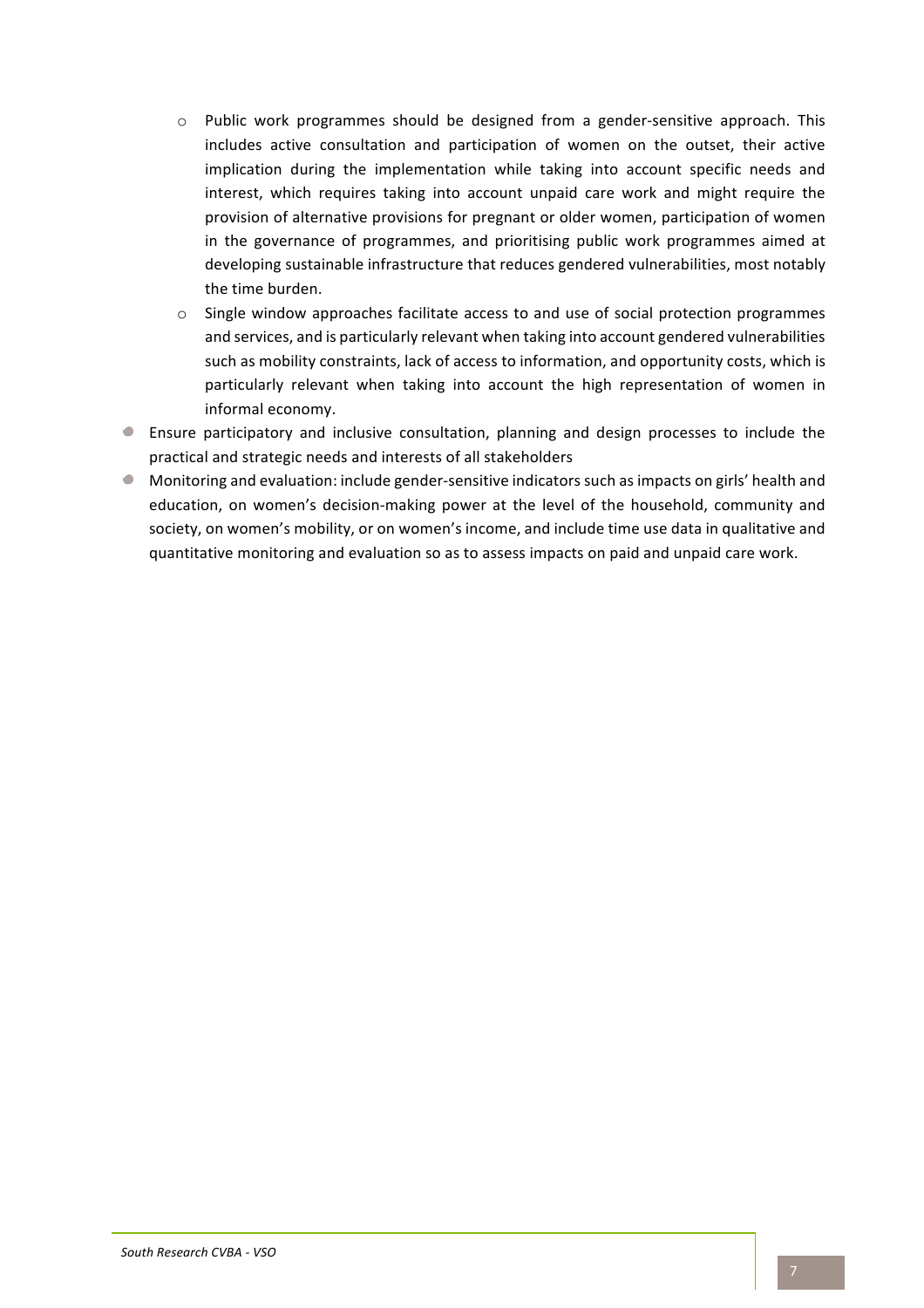# **1 INTRODUCTION**

### 1.1 Background and rationale of the research

The 63th session of the Commission on the Status of Women will address "Social protection, access to public services and sustainable infrastructure for gender equality and the empowerment of women and girls". In doing so, it touches on key aspects of the 2030 Agenda for Sustainable Development that seeks to 'leave no one behind', such as ending poverty, universal health coverage, the recognition of the value of unpaid care and domestic work, and wage inequalities between men and women.

The goal of this study is to assess the interlinkages between the three main provisions to be discussed during CSW63, notably social protection, access to public services and sustainable infrastructure, and more in particular how dynamics at these interlinkages may contribute to gender equality and women's empowerment.

### **1.2 Methodology**

The study builds on an elaborate literature review of academic research, policy papers, and project reports and evaluations in order to assess barriers, challenges and opportunities for women in each of these areas. Likewise, it presents different case studies that allow to shed a light on the potential, or conversely of the shortcomings, of (not) considering the interlinkages between the three provisions in policy, programme and project development, of (not) adopting a gender-sensitive perspective in this regard, and on the potential impact of these provisions and their interlinkages with respect to gender equality and women and girls' empowerment.

#### **1.3 Limitations**

The main limitation of this research is the fact that it relies on secondary sources when assessing project and programme impacts on women's empowerment. These sources rarely contain all the information that would be required to make an exhaustive assessment of interventions with respect to three sectors concerned and in relation to women's empowerment and gender equality.

#### **1.4 Outline**

After this introduction, a second chapter presents the conceptual framework that will guide this study. It discusses each of the three sectors concerned from a gender perspective, and closes with a discussion of the interlinkages between them. The third chapter presents a range of case studies, addressing the subject at hand from different perspectives. A fourth chapter sheds light on the state of affairs with respect to recognizing and valuing unpaid care work and promoting shared responsibilities in this regard. A fifth and final chapter outlines the conclusion and presents the recommendations.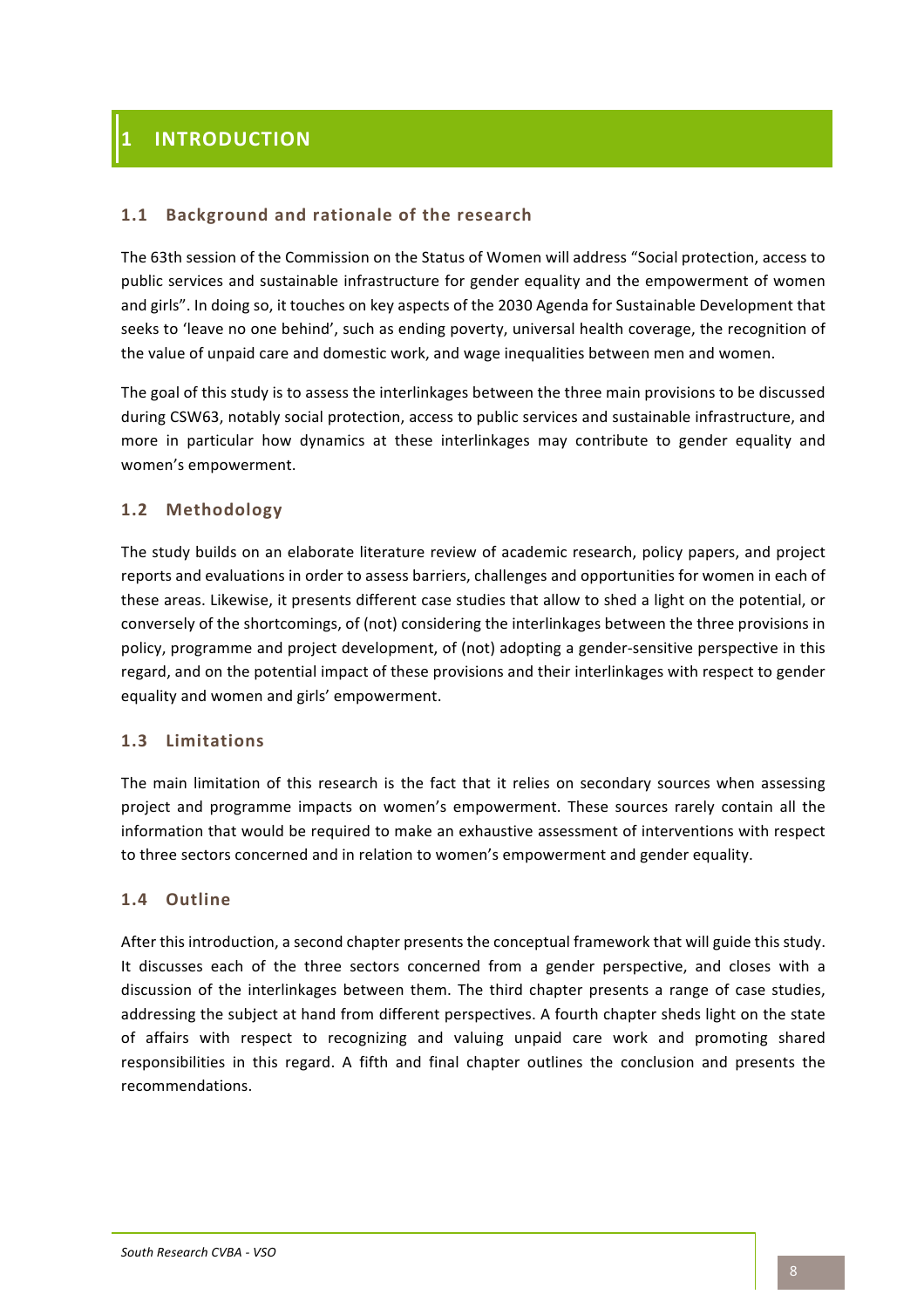# **2.1 Gender and social protection**

Social protection are policies and programmes that are designed to reduce and prevent poverty and vulnerability across the life cycle (ILO, 2017)<sup>1</sup>. As such, social protection should not only seek to remediate the manifestations or immediate consequences of vulnerability, but intend to work in a more integral and structural manner by focusing on the causes of vulnerability as well. Sebates-Wheeler and Devereux (2007) have proposed a conceptualisation of social protection that takes into account its **transformative** potential, an approach particularly relevant when analysing the linkages with women's empowerment. The 'transformative measures' that become part of social protection in this regard, then, would allow to address social injustices. The authors conclude that "strategies to deal with social vulnerability must address the social injustice that arises from structural inequalities and abuses of power, and transformative social protection must aim to achieve empowerment, equity and the realisation of economic, social, and cultural rights" (2007, p. 27).

Gender dynamics, then, come into play throughout; that is, in the risks that social protection needs to deal with, in the approaches that are developed and the ways in which these are implemented, and in their results and impacts. Holmes and Jones (2010) identify effects of gendered social and economic risks at a micro-level (i.e. at an individual and household level, such as limited bargaining and decisionmaking power, a lack of control over productive assets, and an unequal gender division of labour and resulting time poverty), at a meso-level (i.e. for communities and social groups, such as lack of mobility, economic vulnerability and limited market opportunities), and at a macro-level (such as unequal labour markets and negative terms of trade). The multiplicity of and interlinkages between risks increases the likelihood of chronic poverty or vulnerability, and hence calls for a comprehensive approach that addresses the risks and inequalities at different levels.

In order for social protection to tackle risks and social injustices, it needs to be gender-sensitive. The lack of a gender-sensitive perspective risks maintaining or exacerbating existing inequalities. A notable case in point are pension systems. The multiple economic and social inequalities women have faced throughout their life (irregular and lower-paid employment, unpaid care work, limited decision-making power, lack of assets such as a house or land, etc.) bring about a greater vulnerability as they age. Whereas pensions systems ideally redress this, in practice they often do not. In most countries, women are less likely than men to receive a pension, and when they do, they have lower benefits. This is in particular the case for contributory systems, as men and women's different contributory capacities reflect the time spent on unpaid care work and the wage gaps. Social pensions, on the other hand, that are funded by the government/taxes, have an important positive impact on the gender gap in pension coverage (UN Women, 2015). In the same way, market-based social protection with respect to health care at times discriminates against women by either excluding them because of the costs and risks related to their reproductive roles. Such discriminations may also extend to government institutions.

 $<sup>1</sup>$  The ILO distinguishes nine main areas in social protection: child and family benefits, maternity protection,</sup> unemployment support, employment injury benefits, sickness benefits, health protection, old-age benefits, disability benefits, and survival benefits.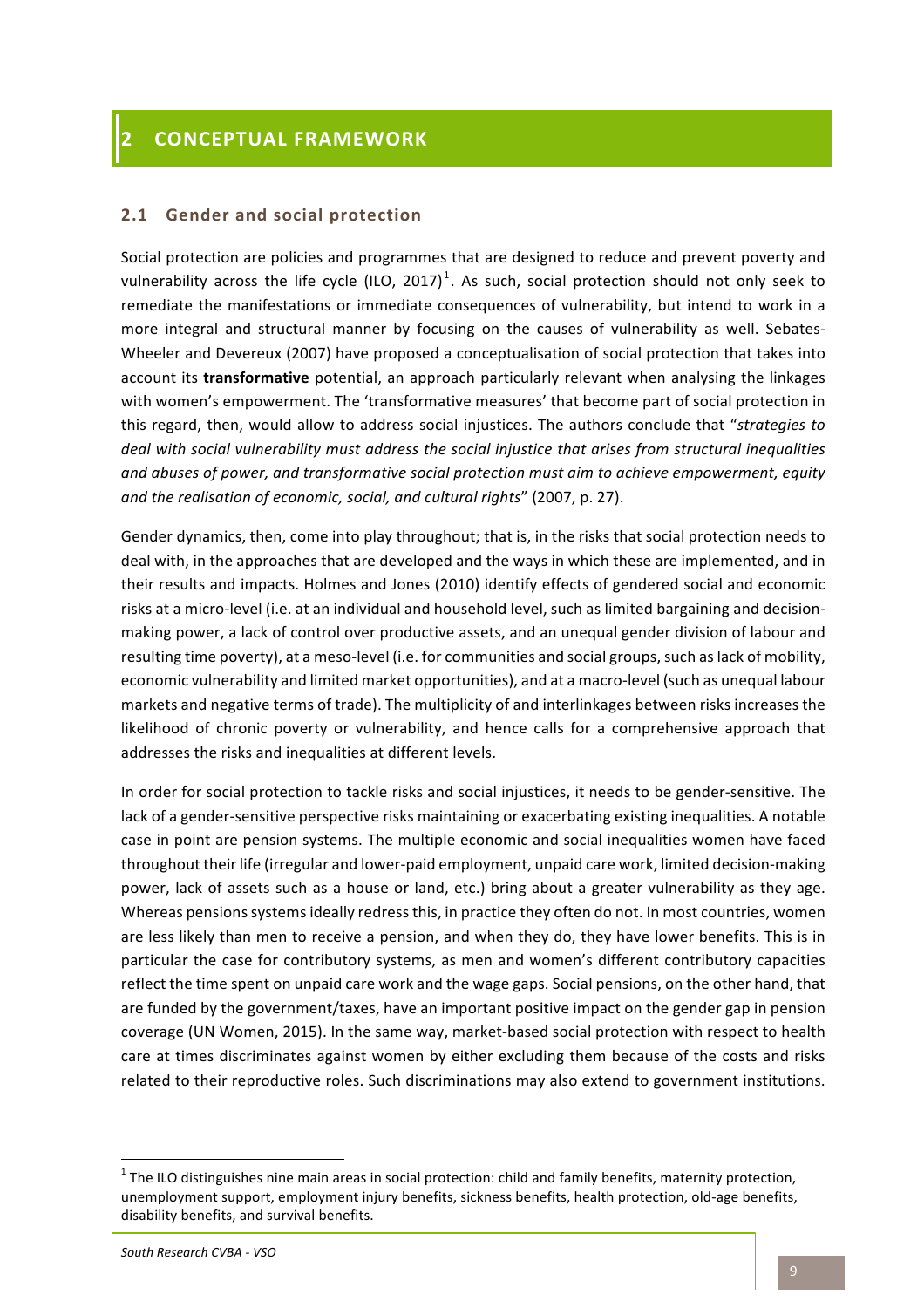In Chile, maternity-related health costs are individualised, which results in higher premiums for women than men of the same age (Ulrichs, 2016).

Women' roles and positions in the economy significantly affects barriers and constraints with respect to social protection. This is true, for instance, for domestic care workers, a highly invisible and one of the least protected groups (Ulrichs, 2016). Increased female migration and international domestic care work further intensifies these risks. Employment in informal economy constitutes another important barrier that affects more men than women. With about half of the global workforce active in the informal economy<sup>2</sup> (more than 70% in Africa, 60% in South Asia and more than 50% in Latin America (WBG, 2018) and many of them women, a large part of women currently lacks coverage via contributory mechanisms. Gender pay gaps in the informal economy equal or even surpass those observed in the formal sector (Ulrichs, 2016). Women's disadvantaged position in the labour market can be explained by gender-specific constraints (e.g. the fact that a majority of women (are expected to) carry out the majority of reproductive tasks), gender-intensified inequalities (e.g. women from marginalized ethnic groups face more challenges), and imposed forms of gender disadvantage (the institutionalization of gendered inequalities by powerholders). Vulnerabilities that are intensified at the intersections of these inequalities result in an important lack of social protection among women that follows them throughout their lives: they face important financial challenges when confronted with health issues, risk losing their job after a pregnancy or feel compelled to return prematurely (which in turns increases the risks their children face), and risk facing poverty in old age due to inadequate pension systems. Their unsteady income, on the other hand, reduces women's capacity to pay into contributory social protection schemes, or limits the service package they can afford. Women's lower literacy or education levels makes that they may not be aware of specific programmes, as well as of the need for social protection. Over the past years, debates on how to ensure social protection for those active in the informal economy have intensified. Some key actors, such as the ILO, have started to take on a more progressive approach in this regard<sup>3</sup>, not in the least because of the weight and potential of the informal economy in many countries. Likewise, a number of international agreements commit governments to ensuring minimum standards of social protection. Indeed, the realisation that informality is here to stay calls for new and innovative approaches that move away from a conceptualisation of social protection that builds on the assumption of long-term formal employment. Notable examples to follow in this regard include the provision of maternity benefits of women who do not have access to formal security (e.g. in Bangladesh, Bolivia and India), the provision of social pensions (e.g. in South Africa, and more recently Myanmar, Kenya and Zanzibar), and universal free health care schemes (e.g. in Indonesia, Ghana and Rwanda). $^4$ 

# **2.2 Gender and public services**

Gendered norms at the level of households, communities and institutions affect access to, and experiences and outcomes of, public services. With respect to **health care**, this has important consequences. Inequalities at the level of the household and society, such as the value being attached to female health, intra-household decision-making processes, or the lack of men's involvement in antenatal healthcare, are key explanatory factors in the high rates of preventable maternal mortality (Yamin et al., 2015; Morgan et al., 2018). In the same way, gendered norms and unequal decision-

<sup>&</sup>lt;sup>2</sup> Self-employment in informal enterprises or informal wage employment (Chen, 2012, in Ulrichs, 2016)  $^3$  For instance via the conceptualisation of the Social Protection Floor, which aims at extending coverage

through non-contributory government funded schemes (Bicchieri, 2016)<br><sup>4</sup> See HelpAge and Ulrichs (2016) for examples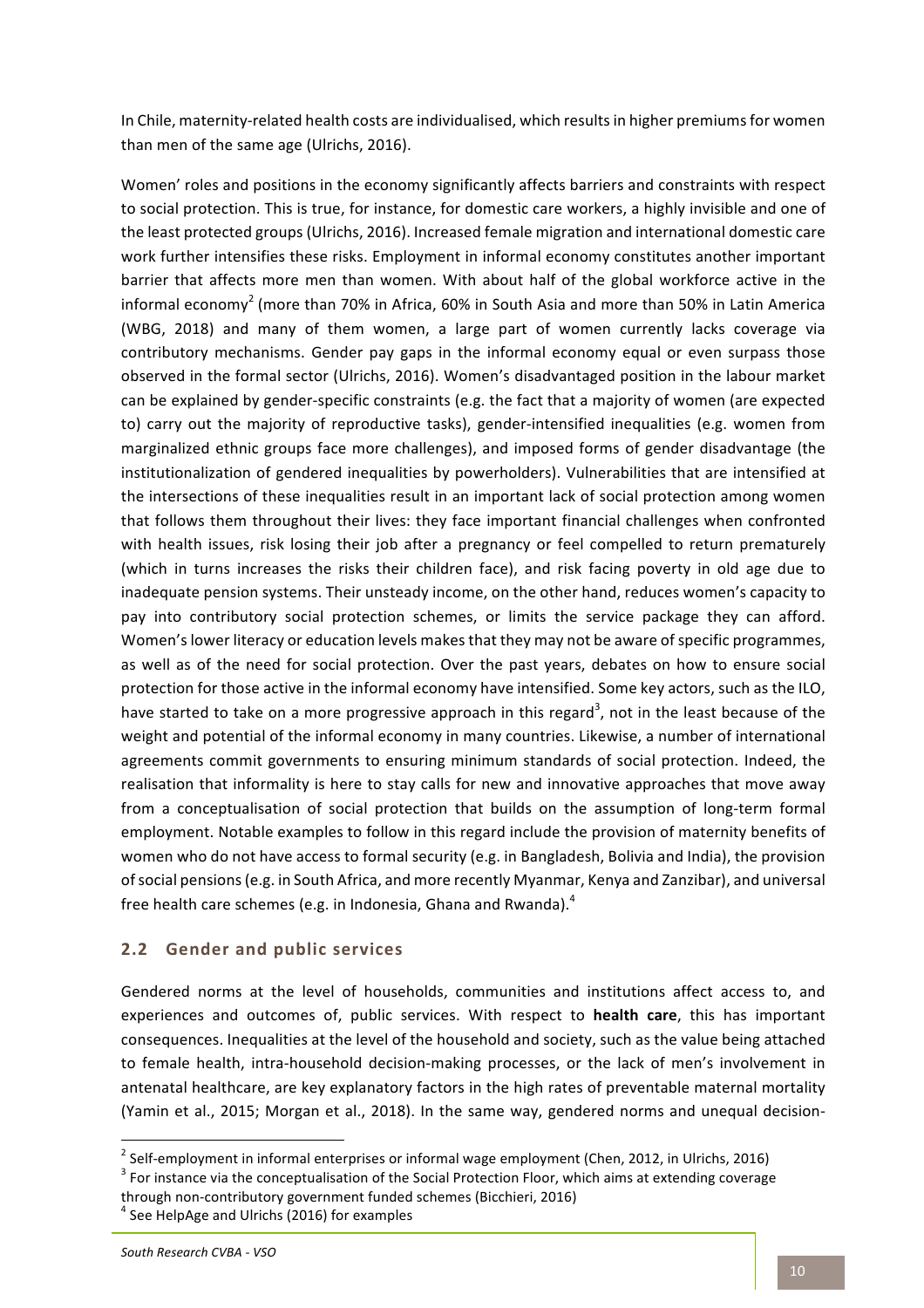making power hinders access to sexual and reproductive health services and women's use of contraceptives (e.g. Mboane et al., 2015; Kofuor Maafo Darteh, 2014). Research in various low-income countries has demonstrated that female autonomy with respect to health care decision-making is associated with better outcomes, and that factors such as age, education and income have a positive impact on women's autonomy (Osamor and Grady, 2016).

Access to and use of reproductive health care services is also an important issue among young people. Denno et al. (2014) point out that up to 68% of young people have an unmet need for contraception. They may be hindered by fear or embarrassment (cf. Morris et al., 2015.), but many countries have also legal barriers to care in place which mean that young people need parental consent to obtain medical care or that health-care providers cannot maintain patient confidentiality. Government policies, in turn, may restrict adolescents' access to sexual and reproductive health care and information. Likewise, gendered norms may affect the attitude of healthcare workers who may refuse to assist adolescents or unmarried women (Starrs et al., 2018).

Intersectional inequalities appear to aggravate access to adequate health care. In South Africa, for instance, where lesbian and bisexual women face a greater vulnerability to sexual ill-health (this risk being greater for black women, with a HIV prevalence of 9% over the past decade), lesbian and bisexual women are still largely excluded from South Africa's HIV policy (Daly et al., 2016).

An important lever for women's empowerment and gender equality is **education**. Overall, gender disparities have narrowed, but some challenges remain. Globally, 5 million more primary school age girls than boys are out of school. For every 100 boys in sub-Saharan Africa only 86 girls completed lower secondary education. In low income countries, 66 girls completed the upper secondary education level for every 100 boys, while in upper middle and high income countries this ratio stands at 100 to 94. In contrast to other regions, in sub-Saharan Africa women haven't closed the gap yet with respect to enrolment in tertiary education. In almost all regions, women lag behind in STEM degrees (Global Education Monitoring Report, 2018).

A key explanatory factor in unequal education opportunities and outcomes are early marriages and pregnancies. Findings from West and Central Africa point to the interplay between education and child marriage. While early marriages are an important factor in girls dropping out of school, for every additional year of secondary schooling the possibility of an early marriage reduces significantly (Wodon et al., 2017). With respect to schoolgirl pregnancies, girls' education is not only hindered by practical obstacles related to childcare. Various countries (e.g. Equatorial Guinea, Togo, Sierra Leone and Tanzania) $5$  have policies that expel pregnant schoolgirls and do not allow them to return to school after the pregnancy, often based on moral arguments that denounce adolescent sexual relations. These policies contrast sharply with those of other countries, such as Gabon, where the government establishes nurseries or early childhood centres close to secondary schools so as to facilitate young mothers' return to school, or Senegal and Cape Verde, where girls can take time off for breastfeeding of for taking care of a sick child (Human Rights Watch, 2018).

A potential positive evolution in the field of public services with respect to gender is the establishment of 'gender desks' at police stations. In Tanzania, for instance, the Gender and Children's Desks are to lower the threshold for women to denounce physical or sexual violence (UNICEF). Nonetheless, the

 $<sup>5</sup>$  In addition, a number of north-African countries have laws or practices that criminalize girls who become</sup> pregnant outside marriage (HRW, 2018).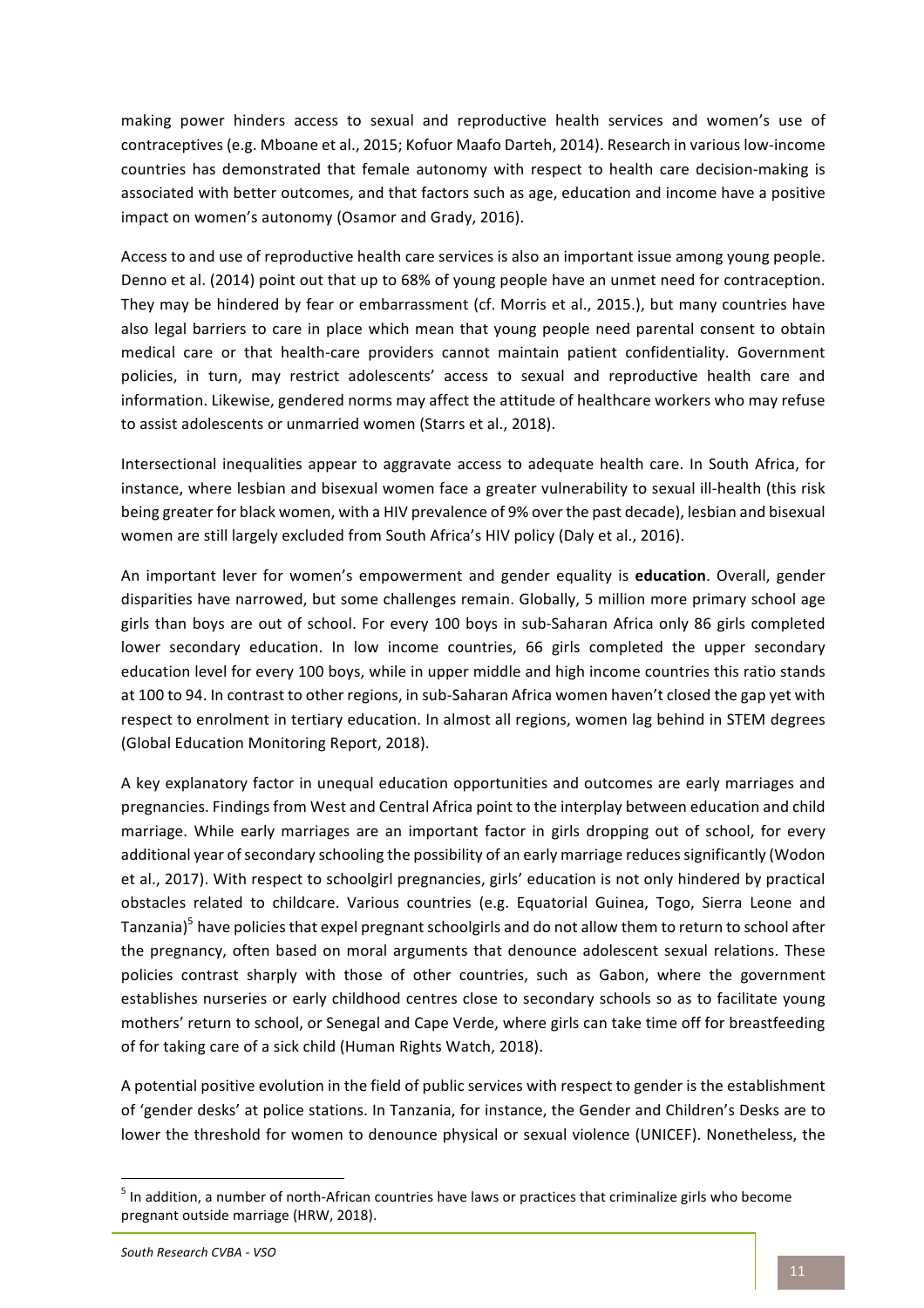number and quality of services of available to survivors of gender-based violence is very limited, which points to an important missing link (MCDGC).

When it comes to **transport**, and public transportation in particular, violence is a major constraint. Studies in India and Pakistan have revealed very high levels of harassment in public transport (66% and 85% respectively, cf. KIT and PIDG, 2018). Moreover, women are disproportionally affected by the lack of or inadequate investment in public transport as more women rely on public transport, on intermediate means of transportation such as animal-drawn carts, bicycles, or motorbikes, and on secondary or short-distance roads (Jacobson et al., 2016; KIT and PIDG, 2018)). As a result, girls and women's access to education and employment opportunities are hampered. At the same time, women are often also excluded from job opportunities in the transport sector itself. Some actors, including IFIs such as the ADB and WB, have started to mainstream gender in their programmes. Such gendersensitive programmes should identify and address the differences between men and women's travel patterns and mobility restrictions, but also include women as workers (KIT and PIDG, 2018).

# **2.3** Gender and sustainable infrastructure

Gendered norms and dynamics interrelate with infrastructure in a broad range of ways. With respect to **public spaces**, lack of safe infrastructure and secure environments can exacerbate feelings of insecurity as well as the violence women experience, in particular in urban settings (Chant and McIlwaine, 2016 in Jacobson et al., 2016). This risk is aggravated by other factors. Chant and McIllwaine (2013) have pointed out that up to 90% of lesbian women have experienced violence in public areas, and the study of Taylor et al. (2014b) has demonstrated that girls and women working as street vendors face high levels of sexual harassment (Jacobson et al., 2016). Lack of gender-sensitive spatial planning may negatively impact women's mobility, for instance through a lack of investments in rural **roads**. 

As the **energy** sector has traditionally been male-dominated, infrastructure projects have often ignored women's particular needs (O'Dell et al., 2014, in Jacobson et al., 2016). Equal participation and gender sensitivity in consultation and planning processes are therefore key steps in ensuring a gendersensitive approach to the development of energy infrastructure. Energy access holds great potential for women, as it is demonstrated that access to electricity substantially reduces the time women spend on collecting fuel, time they can dedicate to income-generating activities instead (ADB, 2015). Off-grid energy access, for instance via solar panels, is an important market to develop when taking into account factors as accessibility and sustainability.

Rising rates of urbanisation have exacerbated the gaps between supply and demand of affordable **housing**. Women are particularly affected by inadequate housing, as many women in the informal economy work from home, and the location and conditions thus directly impact their income opportunities (Jacobson et al., 2016). In many countries gendered norms determine women's rights to land, as manifested for example in inheritance systems or usufruct rights on family plots. Unequal rights with respect to possession engenders insecurity and dependence, and limits women's potential or desire to invest in the land they can use. Socio-economic and environmental dynamics like urbanization, speculation, land grabbing and climate change increasingly negatively influence women's access to land, as they come to stand in the way of customary practices that regulated access. In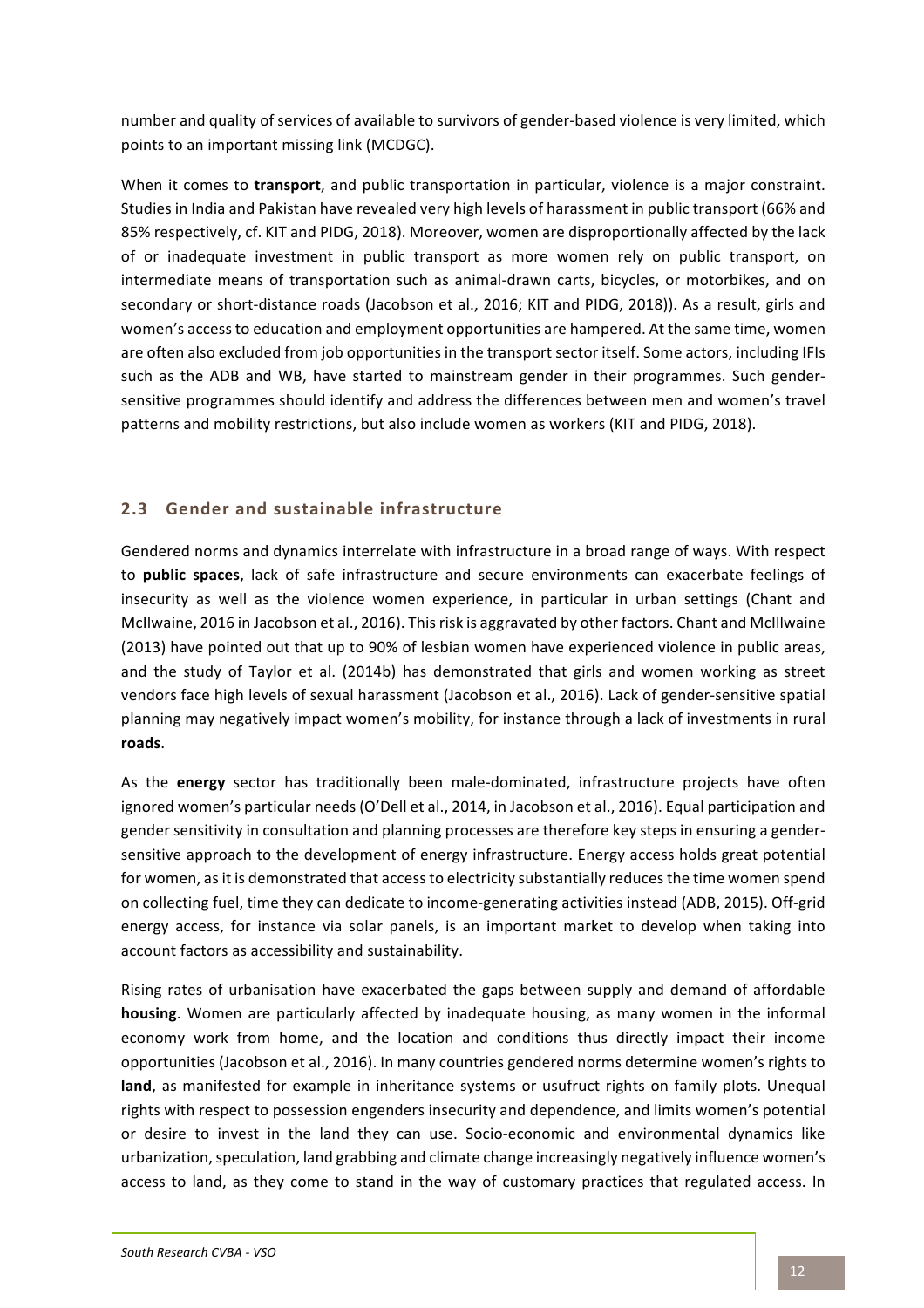countries in the Sahel, for instance, this increasingly excludes women from agriculture, which in turn is an important explanatory factor in the feminisation of poverty (Diarra and Monimart, 2006).

Limited access to water and sanitation affects women and girls by adding to their time poverty as they need to look for water elsewhere. Once more, the link with women's prevalence in the informal economy and resulting increased vulnerability is clear, as limited access to water risks affecting the profitability of women's informal enterprises. For school-age girls, lack of water or adequate sanitation facilities are explanatory factors with respect to lower school attendance rates, in particular during their menstruation (Sommer, 2010; Jewitt and Ryley, 2014).

Access to **ICT** has great potential for women, as it allows them to circumvent other constraints, (e.g. transport) to find access to market opportunities or financial services.

Gender-sensitive infrastructure design and development thus has an important role to play in women's empowerment, and has the potential to do so in a number of ways. It can contribute to direct and indirect job creation, reduce the risk of violence, promote women's mobility, facilitate access to markets, reduce women's care work, enhance productivity, provide increased and more stable incomes, protect communities from disasters, and yield new opportunities by opening up new labour markets for women (Jacobson et al., 2016). Still, this perspective focuses largely on women's economic empowerment; it is worth exploring how efforts in these areas can lead to more gender-transformative changes. In the same way, these reflections should include a focus on sustainable infrastructure, that is, infrastructure that safeguards natural ecosystems, lowers carbon and environmental footprints, increases the employment in and growth of green jobs, triggers green technological and industrial innovation, is financially viable, and moves beyond compliance on core labour standards and human rights (cf. IISD).

# 2.4 The interlinkages of social protection, public services and sustainable **infrastructure with respect to gender equality and women's empowerment**

Women's empowerment can be understood as the process of acquiring power, both individually and collectively. It refers to their ability to act independently, as well as to the means and processes that allow people to make their own decisions regarding their own life and the society in which they live (Commission on Women and Development, 2007). The remainder of this study will focus on how and under what conditions the intersections of social protection, public services and sustainable infrastructure, can be powerful as well as necessary levers for gender equality and the empowerment of women and girls. As the previous sections have highlighted, and as demonstrated in a number of studies, a gender-sensitive approach within each of these domains is a precondition in order to address gender inequalities (Holmes and Jones, 2010).

An elementary but essential building block for this analysis is that there *need to be* linkages, and that these too need to be gender-sensitive. In other words, the absence of gender-sensitive interlinkages will often allow to explain the limited or non-existent impact on women's empowerment and gender equality, and has long been the *missing link* in policies and programmes. This can be illustrated by reflecting on the empowerment of women engaged in the informal economy (cf. UN Women, 2016). It can be argued that the provision of social protection through non-contributory schemes (e.g. universal health care, social pensions), the provision of public services such as occupational health and safety or childcare services, and investments in infrastructure such as safe market spaces and reliable electricity, water and public transport are all necessary factors that contribute to women's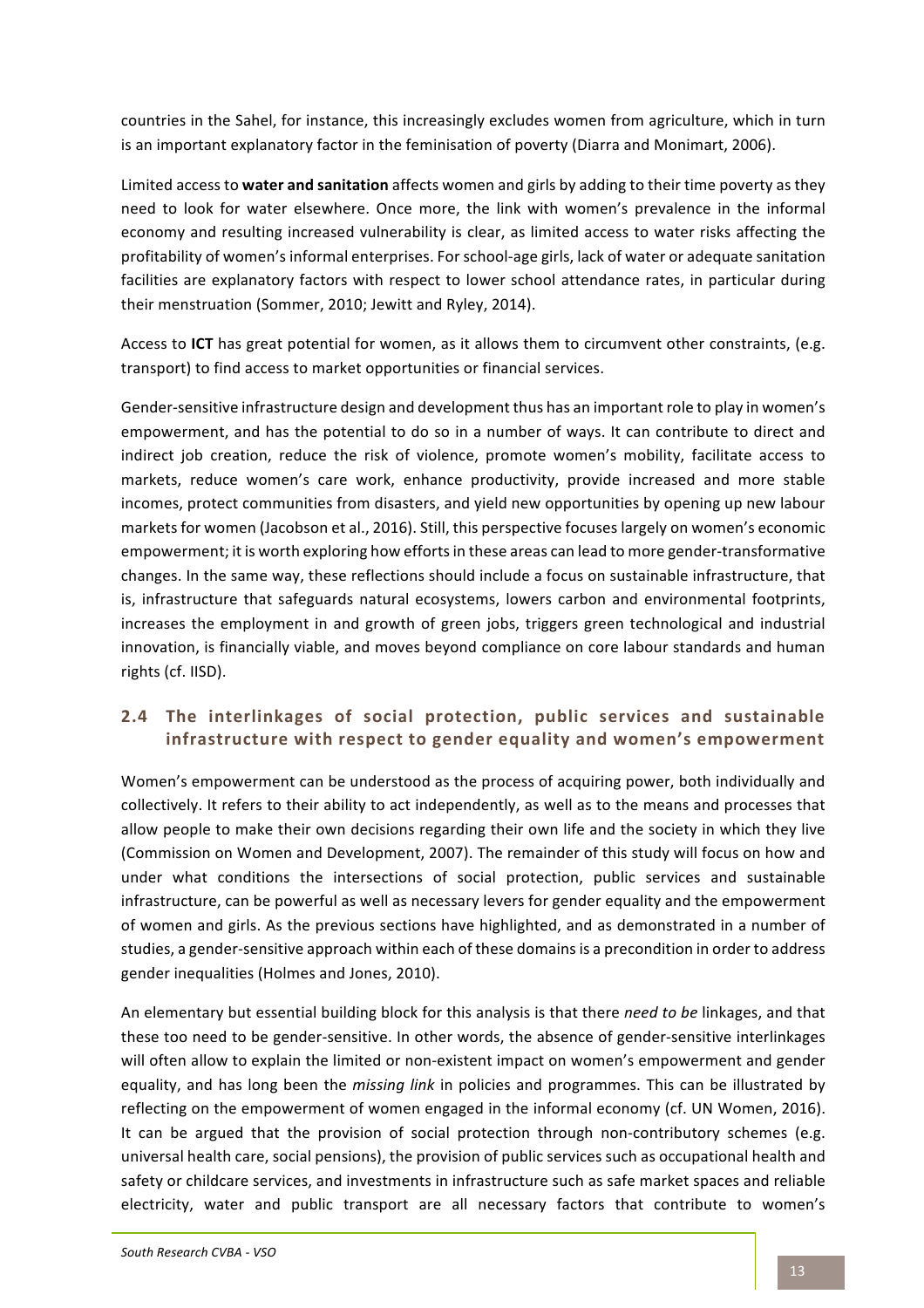empowerment. In addition, and moving beyond economic empowerment, the organization of informal workers in associations allows women to stand up for these rights and provisions, and enhances their social and political empowerment.

An analysis of the literature on each of these domains has allowed to identify the following main scenarios, within which the linkages between different domains reveal a potential to contribute to gender equality and women's empowerment:

- $\bullet$ Social protection can enable access to public services which can contribute to women's empowerment, on the condition that public services are accessible (physically (link with a gender-sensitive spatial planning of infrastructure)), financially and with respect to social norms) and provide quality services
- Social protection can contribute to the creation of sustainable infrastructure which can contribute to women's empowerment, on the condition that a gender-sensitive approach is adopted in designing, implementing and developing the infrastructure. This, in turn, can reduce gendered inequalities in accessing public services.

Important actors and factors to take into account in this regard are political, social and economic elites, as they play a key role in setting the agenda; administrative bureaucratic agencies, as they carry a responsibility in delivering social protection objectives; international and national civil society actors, as they work with or act on behalf of the poor; and bilateral donors and multilateral agencies (Holmes and Jones, 2010).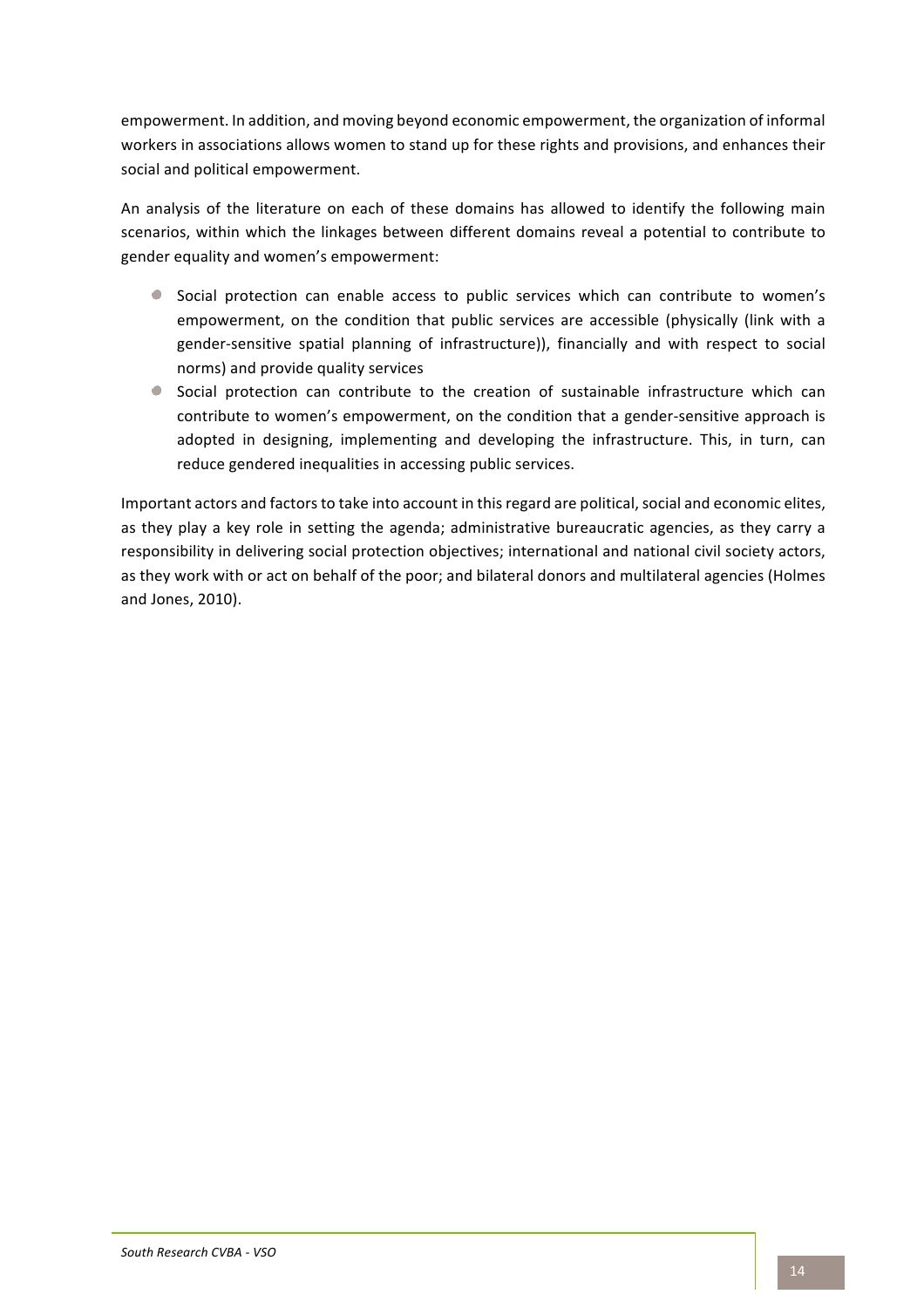# **3 THE INTERLINKAGES OF SOCIAL PROTECTION, PUBLIC SERVICES AND SUSTAINABLE INFRASTRUCTURE WITH RESPECT TO GENDER EQUALITY AND EMPOWERMENT**

# **3.1 Linking social protection and public services**

### **3.1.1 Conditional Cash Transfers**

Social protection programmes intend to provide immediate relief from vulnerability or poverty, but often move beyond this concern by aiming to break the cycles affecting the most vulnerable, such as intergenerational transmission of poverty. Services such as childcare and education are important catalysers for the empowerment of women and girls, but their access to these services is often hampered by practical, financial and cultural constraints. At the nexus of social protection and public services, then, conditional cash transfers (CCT) seek to counter these constraints. With regard to education, a wide range of studies have demonstrated their impact on the enrolment and attendance of pupils in general, and with respect to dropout for girls in particular. Interestingly, CCT appear to be more effective on girls' attendance than unconditional cash transfers (UCT), while no such difference can be observed for boys. Evidence with respect to learning is limited, but research has pointed out a positive effect on the transition of girls from primary to secondary education (Roelen et al., 2017, Plan International, 2018).

Despite these successes, the contribution to gender equality and girls and women's empowerment are not a given.

#### Tanzania Social Action Fund (Sources: Myamba and Ulriksen, 2014; Evans et al., 2014)

A CCT program implemented by the Government of Tanzania consisted of the bi-monthly payment of \$12 to \$36, depending on the size of the household, to the poorest households, targeted by a community-driven approach, on the condition of children attending primary school and both the elderly and children visiting health facilities. One of the observations made by the researchers was that accessibility proved to be a major hindrance for beneficiaries in meeting the conditions, with parents being worried about the roads children had to take to get to school or struggling to pay for public transport for school or for accessing health centres. At the same time, the program did show important positive results, for instance on the primary school completion of girls.

**Box 1: Tanzania Social Action Fund** 

Ensuring young people's safety when accessing services is thus an important missing link that may hinder the realization of the full potential of any program seeking to increase the use of public services. Sections 2.2 and 2.3 have highlighted some of the gendered risks women and girls face in public spaces, on quiet roads or when walking through bushes, and in public transport. Indeed, parents and girls in countries ranging from Cambodia to Brazil attribute poor school attendance to such safety fears (Plan International, 2017).

Similar concerns with respect to the potential benefits of interventions that are being limited due to the inaccessibility of services are raised in many contexts, as the following case study, which focuses on an elaborate and well-known Mexican social protection programme, indicates.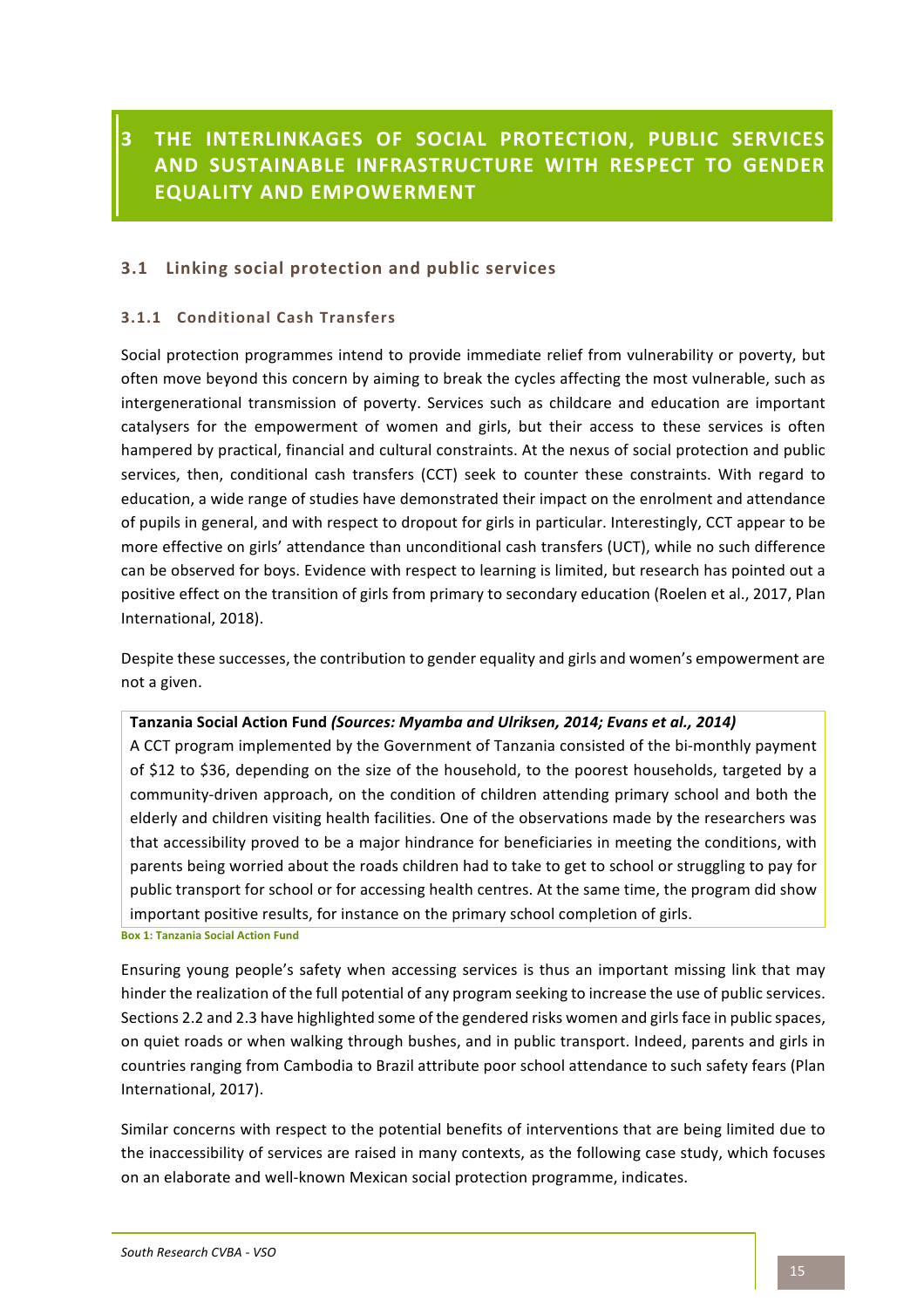#### **Progresa/Oportunidades/Prospera – Mexico (***Source: ILO, 2017b***)**

The programme now known as Prospera (formerly Progresa and Oportunidades) started in 1997 as a social protection mechanism targeting those who are not covered by social security, and is the largest cash transfer programme in Mexico. Supported by the Ministries of Social Development, Education and Health, it seeks to promote the development of human capital in the form of health and education, and in doing so tackle intergenerational poverty cycles. On the outset, the programme recognized women's disadvantaged position by taking into account the time spent on unpaid care and domestic work, lack of education, difficulties in securing well-paid employment, negative health impacts of a high fertility rate and food insecurity for women, and an impeded early childhood development for their children. The interventions are therefore tackling three domains: education (through the provision of school supplies, scholarships and a school savings fund), health (the provision of a basic health package, and the organization of workshops, talks and health sessions), and nutrition (cash support, nutritional supplements, and subsidized milk). In addition, the programme provides cash support for the elderly within participating households, and for vulnerable families that cannot meet the requirements due to a lack of accessible schools and health services. These requirements include school enrolment and attendance, and health promotion and preventive measures via scheduled appointments. Within each of these components, girls and women are targeted with gender-sensitive measures, such as more generous scholarships for girls and specific health care. Moreover, the cash transfers are delivered to women.

#### **Box 2: Progresa/Oportunidades/Prospera – Mexico**

A meta-evaluation building on 50 evaluations carried out on the programme aiming to assess the impact of the programme with respect to women's empowerment points to a number of important observations. The programme did not explicitly set out to contribute to women's empowerment, which may be an important explanatory factor as to why there are stronger intergenerational impacts, notably with respect to girls. Significant effects on the empowerment of women are therefore more likely to appear on medium and long term. Still, several studies pointed to gains with respect to certain aspects of empowerment, such as increased contraceptive use and knowledge, an increase in intrahousehold decision-making power, and engagement of women in collective action. Crowd-in with other programmes, most notably with public water provision, has reduced women's time burden and freed up cash for other goods and services, as private water provision is 25% more costly. The programme also generated indirect effects on the level of infrastructure, such as structural improvements to homes and obtaining or regularizing access to services such as public water supply. The programme has increased women's income leading to increased investment in productive and household assets (which also reduces women's time burden), greater diversification of household economic activities, increased savings and creditworthiness, and reduced income volatility. Still, with respect to income there is limited or no gendered poverty reduction; the programme does not seem to tackle gender-based inequalities in this regard $^6$ .

With respect to girls, the programme has engendered upward occupational mobility and reduced the time girls spend on reproductive tasks. Moreover, women in the programme increasingly value girls' education. 

 $6$  Roelen et al. (2017) point to the potential of including behaviour change components to cash transfers or 'cash plus' programmes. Sensitization of men with respect to the redistribution of unpaid care might be a potential road to follow in this regard.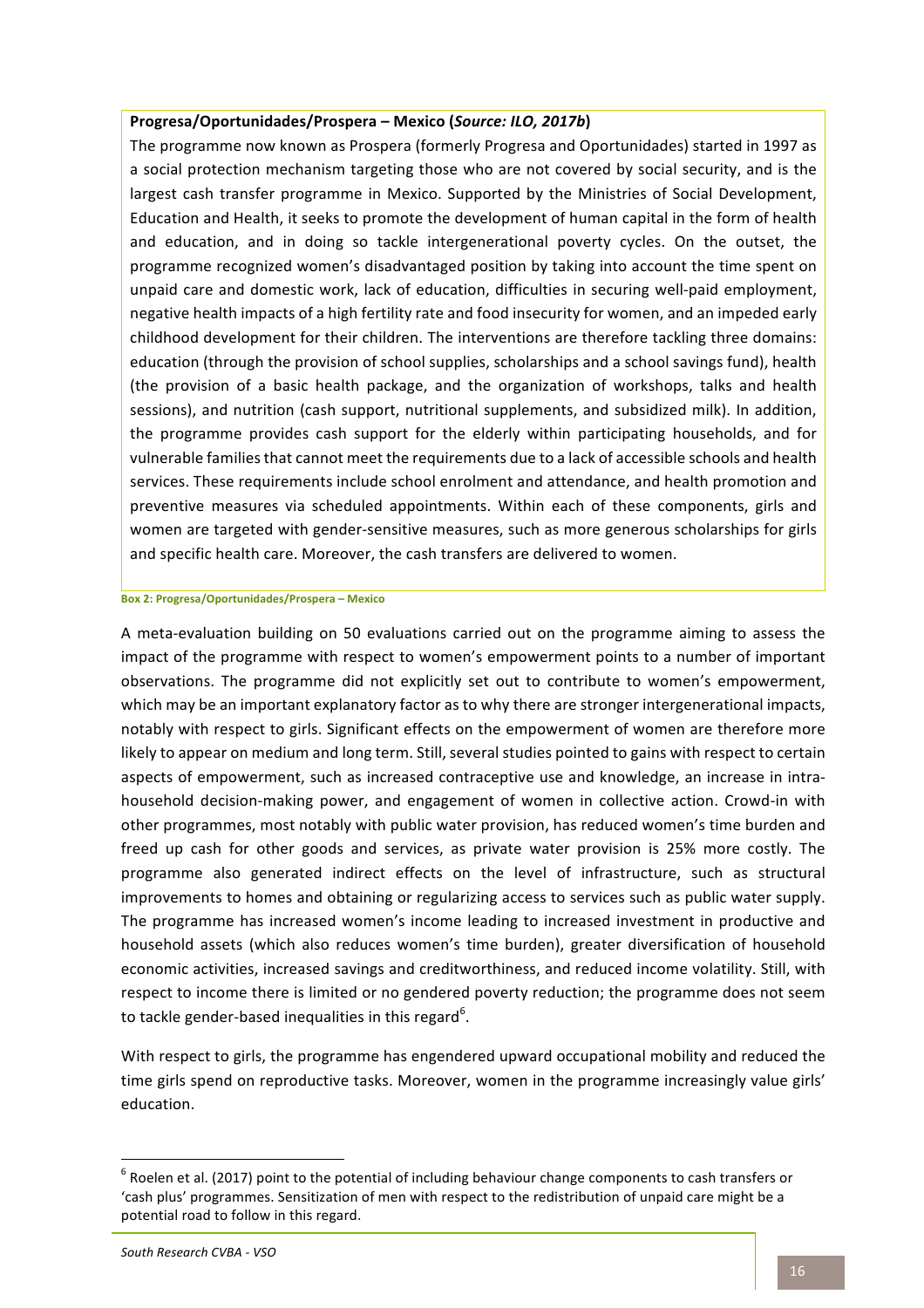An important enabling factor with respect to the positive outcomes is the affirmative action (e.g. higher scholarships for girls) that is part of the programme. This has led to an increased enrolment of girls in school, despite a voiced preference of both fathers and mothers for educating their sons. Secondly, the linkages that have been made with other public programmes have likewise contributed to the programme's outcomes. The *Seguro Popular* programme provides free access to health services, health insurance for those not covered by social security. Via this programme, Prospera beneficiaries gain access to additional services beyond those included in the health package. Children of beneficiaries in the programme enjoy a better health. The *estancias infantiles (EI)* programme, subsidized care services to mothers of children between 0 and 3 living in poverty (community childcare centres, and centres for child development) has had a positive impact on women's employment. The *Progresa* programme also put in place linkages with interventions designed to improve employment opportunities. Interestingly, the temporary employment programme (PET) involves three Ministries (of Social Development, of Environment and Natural Resources, and of Communications and Transportation), but women are more represented in activities promoted by the former than by the latter two ministries, revealing a gendered segregation in the promotion of specific activities for women. 

Important constraints include the quality of services, related to infrastructural constraints: 30% of health units do not have a water connection, and most have regular electricity blackouts. The spatial distribution of infrastructure has meant that women faced difficulties in meeting the requirements (and accessing basic services more generally) because of the remoteness of rural populations to health centres. Much in the same way, women face security challenges in trying to obtain the cash, as they often have to travel long distances.

Another key constraint with respect to the programme's potential to contribute to women's empowerment is the fact that the programme considers women largely in an instrumental role to the programme's goals instead of making women's empowerment an explicit objective and hence a part of programme design and implementation. While recognizing women's burden of unpaid care and domestic work, it does not explicitly challenge prevailing gender norms that determine the division of tasks and responsibilities within the household. Indeed, conditional cash transfers in general have been negatively criticized for reinforcing gendered care responsibilities, a reflection that could be made here as well, as requirements related to children's education or health are largely expected to be met by the mothers. Other unchallenged norms that may affect the outcome of the programme on women's empowerment include the fact that male workers do not have access to subsidized childcare services, which does not promote recognition of shared care responsibilities, or the fact that male partners object to the use of some contraceptive methods. In the context of their assessment of the integration of gender in a social protection programmes in various countries, Holmes and Jones (2010, p. 13) have pointed out the risks of not integrating the transformation of gender relations in social protection programmes: "Such sideling of gender equality goals has resulted in a narrow conceptualisation of gendered vulnerabilities and a focus on supporting women's care and domestic roles and responsibilities in the household (e.g. as household managers in receipt of cash or in-kind transfers)."<sup>7</sup>

 $<sup>7</sup>$  The authors further point out that *"It has also limited women's economic skills and participation to sectors*</sup> with low growth and remuneration potential than supporting gains to promote women's strategic interests." (ibid.).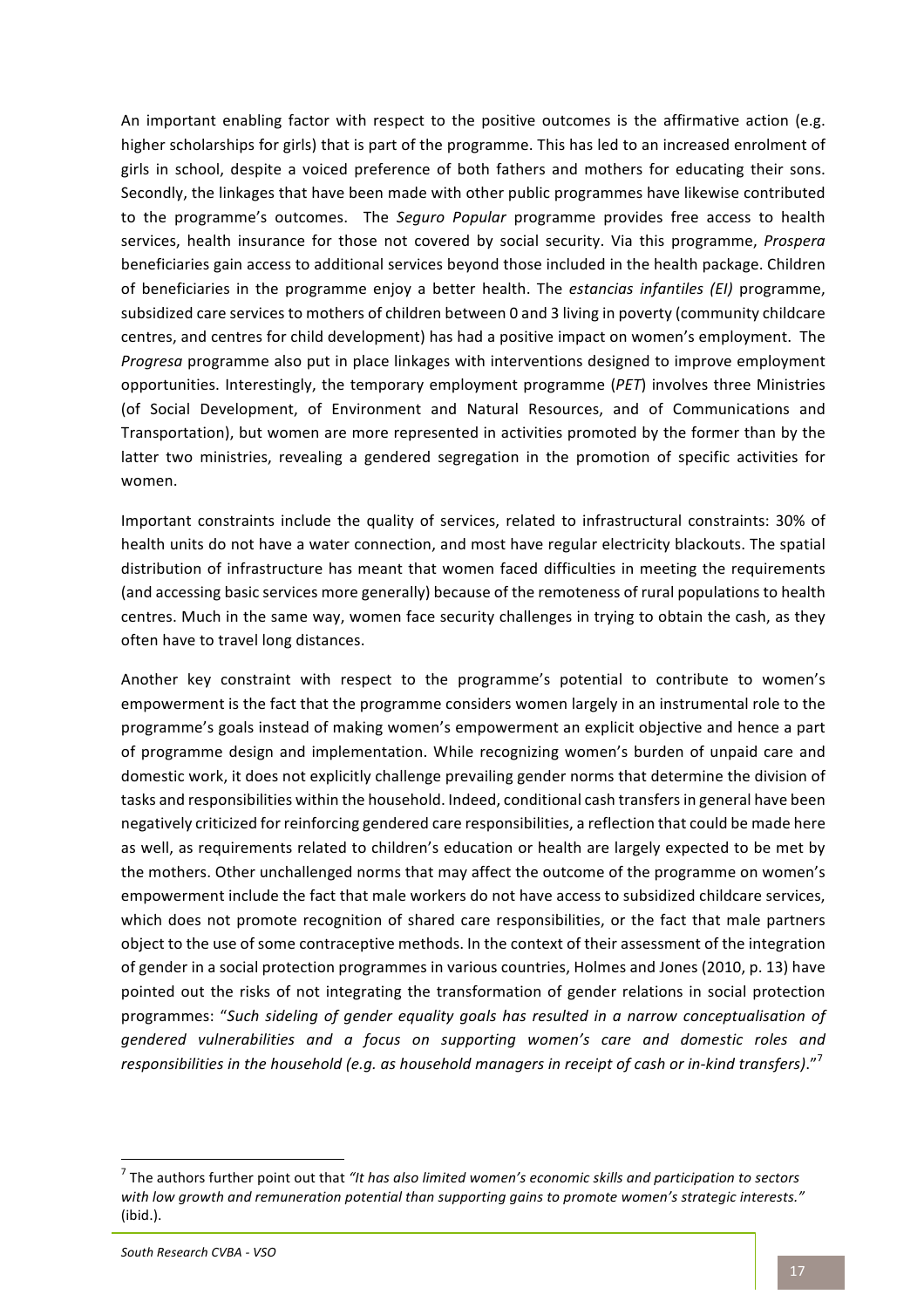Lastly, there is a need for coordination to tackle structural exclusions. Improved coordination with employment and childcare programmes, with a greater attention to promoting gender equality and challenge traditional gender roles, would benefit women in *Prospera*.

It is important to point out that the evaluations that have focused on this programme have had limited or no attention for women's time use, an important lacuna in this context. The limited available evidence points to some possible negative effects. Programme requirements, greater school enrolment and reduced child labour might mean that women have to carry out more reproductive tasks, and some studies suggest that programme participation has had a negative effect on women's leisure time, whereas no such difference was noted for men. Indeed, research in other contexts suggests that unconditional cash transfers may lead to the same improvements in educational attendance and health as compared to conditional programmes (e.g. South Africa's child support grant, cf. ActionAid, 2013).

Concerns related to obtaining the cash transfer are not unique to Mexico. Women in Somalia raised similar safety concerns, whereas in Pakistan and Kenya the long distance to the collection points forced women to leave their children at home for a long time (Berg et al., 2013; Wasilkowska, 2012; in Ulrichs, 2016). Some programmes have therefore opted for personal delivery, for instance via the Post Office. This has been the case in Pakistan, where women's mobility is heavily restricted (Holmes and Jones, 2010). Mobile money provides a promising avenue to explore in this regard. The Malawian government, for instance, has started to use e-payments, including via mobile phones, for the payments of its Social Cash Transfer Programme ('Mtukula Pakhomo'). This approach, however, requires infrastructure such as network coverage and access to electricity, which proves challenging in some rural areas in sub-Saharan Africa (cf. infra).

In addition to challenges related to accessibility, it serves to point out that a lack of quality of services related to health and education also prove to be a major hindrance for these services to contribute to women's empowerment. The abovementioned studies mention an absence of teachers and a lack of medicine which may hinder women and girls in trying to overcome inequalities, even when social protection schemes would allow them to access services. While there is a clear potential for conditional cash transfers to contribute to women and girls' empowerment and to the reduction of gender inequality, a lack of public service provision and (sustainable) infrastructure, as well as a lack of a gender-sensitive reflection on the necessary linkages when designing interventions, are important pitfalls. 

# **3.1.2** The single window approach

The single window approach, or integrated public service delivery, seeks to *reduce barriers and improve access* to social protection programmes and services for vulnerable groups, most notably groups that are socially excluded and/or live in physically remote areas. The approach fits within a logic that seeks to move away from stand-alone approaches and intends to reorganize, harmonise, and coordinate social protection policies and programmes so as to increase its efficiency, a perspective that is particularly relevant as social protection is gaining ground in efforts to address the multidimensional aspects of poverty (GIZ, 2017). A single window approach entails that a potential beneficiary of a programme only needs to address one contact point (physical or otherwise) in order to gain access to information about programmes, and where they may be assisted in registration. A distinction can be made between a single referral point, a single entry point, and one-stop shops, with the latter offering the most integrated approach. The Integrated Community Registration Outreach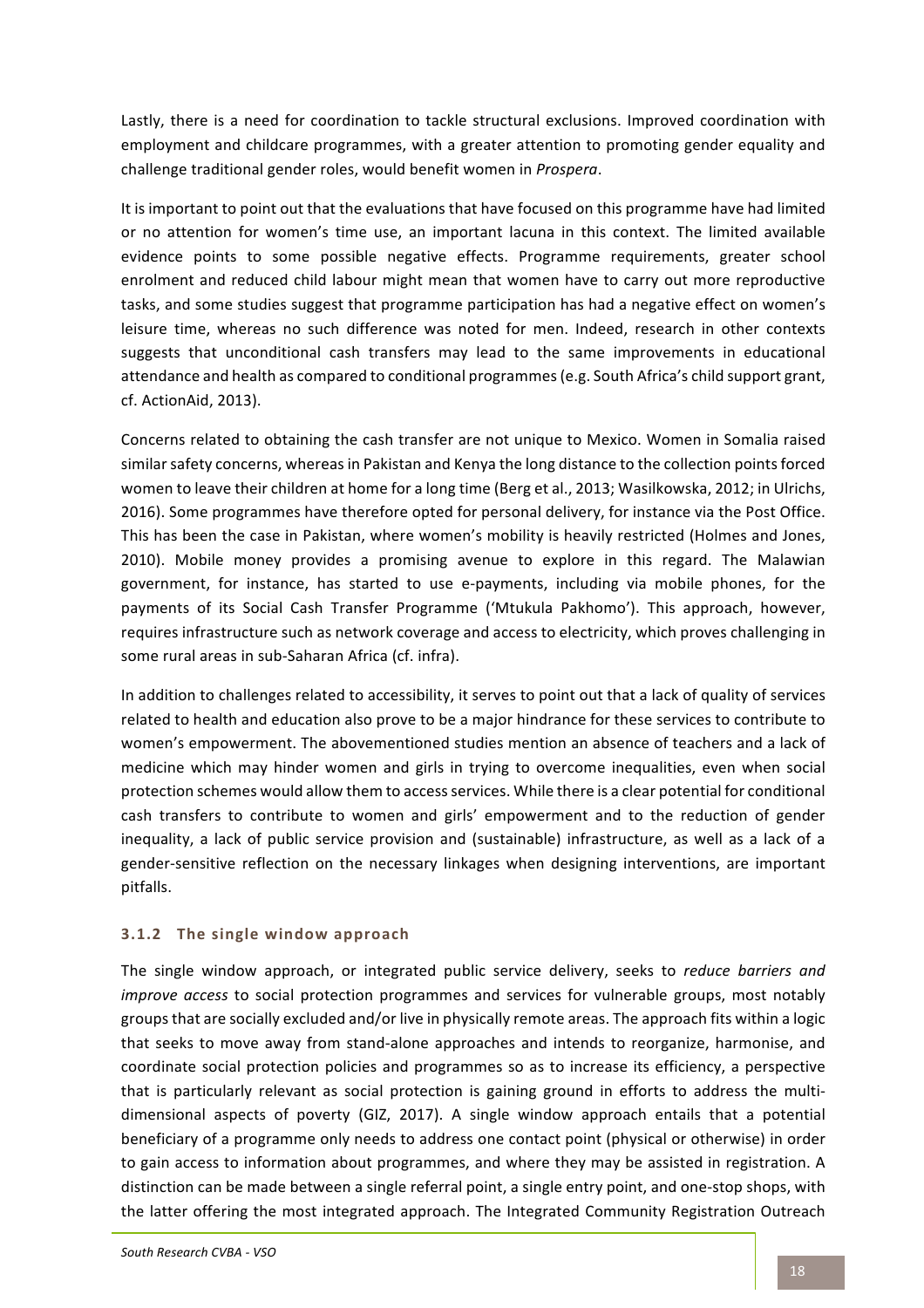Programme (ICROP); developed by the South African Social Security Agency, is an example of a 'one stop shop'. Mobile units that are dispatched to remote and vulnerable communities that were previously excluded from social protection benefits enable access to information and facilitate enrolment (ILO, 2015). Single window approaches are particularly relevant with respect to gender equality and women's empowerment when taking into account gendered vulnerabilities and risks with respect to mobility, access to information and knowledge, opportunity costs (important when taking into account women's higher representation in the informal economy), the time burden, or that compel women to engage in transactional sex.

#### **3.1.3 Integrated programmes**

Social protection programmes or interventions targeting one particular aspect (e.g. childcare and healthcare in the examples that follow) can often be the cause that leads to the identification of needs and the provision of new services put in place to address those needs.

#### **Mobile Crèches - India (***Source: Cities Alliance, 2017***)**

About 35% of people active in India's booming construction sector, the vast majority of them migrant day labourers, are women. They often work under informal arrangements and live with their children at work sites. Whereas public policy requires the presence of a crèche from a threshold of 49 women workers, companies often do not provide the service. Mobile Crèches has been in place for over 45 years and has provided day care to over 750,000 children, trained more than 6,500 childcare workers, established 650 day-care centres, and trained and supported 250 government crèches. The fact that day care is provided liberates women from the care of their children during work hours, but the provision and its effects go beyond meeting this most practical need.

**Box 3: Mobile Crèches - India**

The initiative contributed in particular to women's economic empowerment as it allowed them to engage in employment. Older siblings (often girls), are relieved of childcare duties. But the programme also enhance rights and access to services. The programme only works in partnership with the contractor. This partnership obliges the latter to meet official requirements (e.g. paying minimum wages to childcare workers, providing adequate physical infrastructure (incl. access to water and sanitation). Likewise, construction workers are encouraged to register with a Welfare Board, which allows them to utilize insurance services, scholarship for their children, maternity benefits, and other provisions. Contractors are required to invest 1% of the total project cost per year in the fund. The organization engages in a wide range of advocacy efforts, and workers are encouraged to mobilize to demand adequate government services such as integrated child development services (ICDS), which resulted in the operationalization of 80 state-run ICDS. In these ICDS, the government also provides nutrition support and immunization for children. Importantly, the project works with community leaders and seeks to work gender-transformative. Men are encouraged to take on tasks more commonly carried out by women, such as monitoring malnourished children and sensitizing in positive parenting.

The main challenge the project is confronted with is that its targeted audience is frequently on the move, which may negatively impact any long-term gains both women and children may get from the intervention. The programme has sought to work with this observation by expanding its collaboration with other organizations, in which it aims to share best practices.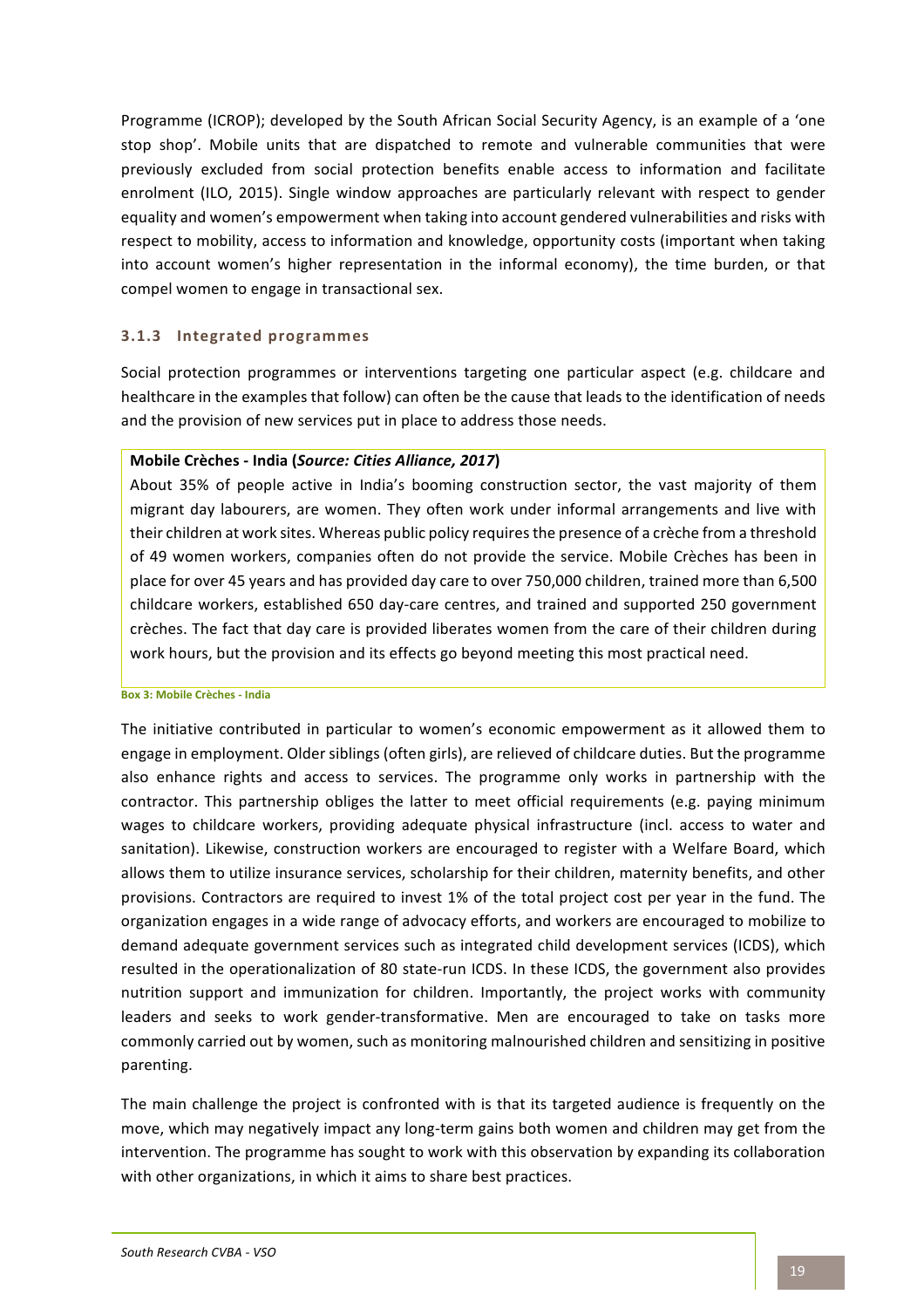#### **Gonoshasthaya Kendra (GK) – Bangladesh (***Source: WSM, 2012)*

While GK started as a programme that sought to provide health care, it would come to develop into an integrated and transformative approach to community development. From the outset, the programme emphasized women empowerment, for instance by training them to become nurses, which in turn has enhanced their physical and social mobility. The programme provides a day care centre, allowing young mothers to continue to work and study, provides maternity leave, and pays them through a bank, which again enhances their autonomy. A decentralized and community-based approach ensures accordance with local realities and local ownership, and the fact that women hold the chairmanship of the health committees enhances women's social and political empowerment.

The programme enables access to reproductive health care, and has put in place a health insurance scheme. Premiums depend on a range of socio-economic indicators, including gender, access to services related to education and health, and access to infrastructure such as water, sanitation and roads. Likewise, it promotes access to primary education and higher education, the latter in particular for women (e.g. teacher training, paramedical training), and the foundation of a vocational training centre sought to provide basis education and technical skills for women. Commercial activities, such as the foundation of a publishing company, a pharmaceutical production unit and food production unit not only enhance access to quality foods and drugs, but also sustain the health care and education parts of the programme. Another important feature of the programme is that it has extended its services to the 'chars', small islands with extremely hard living conditions and that previously had been largely deprived of infrastructures and services.

Through lobby and advocacy efforts, the programme has sought to achieve structural changes with respect to social and gender injustices. Successful examples include the adoption of quota in government jobs and the recruitment of women as health care workers by the government.

The main enabling factor with respect to the GK programme's contribution to women's empowerment is that it works in a holistic manner. That is, it focuses on access to knowledge (education, health care), economic empowerment (enterprise development, employment opportunities, vocational training), and social and political empowerment (women taking on leadership positions, gaining respect through their work), which in turn boosts women's confidence, autonomy, and decision-making power.

# **3.1.4** The potential of ICT

#### **Mobile Technology for Community Health – Ghana (Source: Grameen Foundation, 2015)**

The programme was developed in  $2009 - 2010$  to address the high number of maternal and infant mortality in rural Ghana due to lack of adequate information and services, and has directly reached over 70,000 women in its first five years. It seeks to empower women in their health care seeking behaviour and knowledge via two mobile phone applications: the *Mobile Midwife* and the *Client* Data Application (CDA). The former delivers educational automated voice messages and clinical health care reminders to pregnant women or young mothers in local languages. Community nurses digitalize and track health care information via CDA, which is then uploaded to the MOTECH central database. This database crosschecks information against guidelines, and sends reminders and alerts about care to clients and health care workers. The data is also aggregated in Ghana Health Service (GHS)'s monthly reports.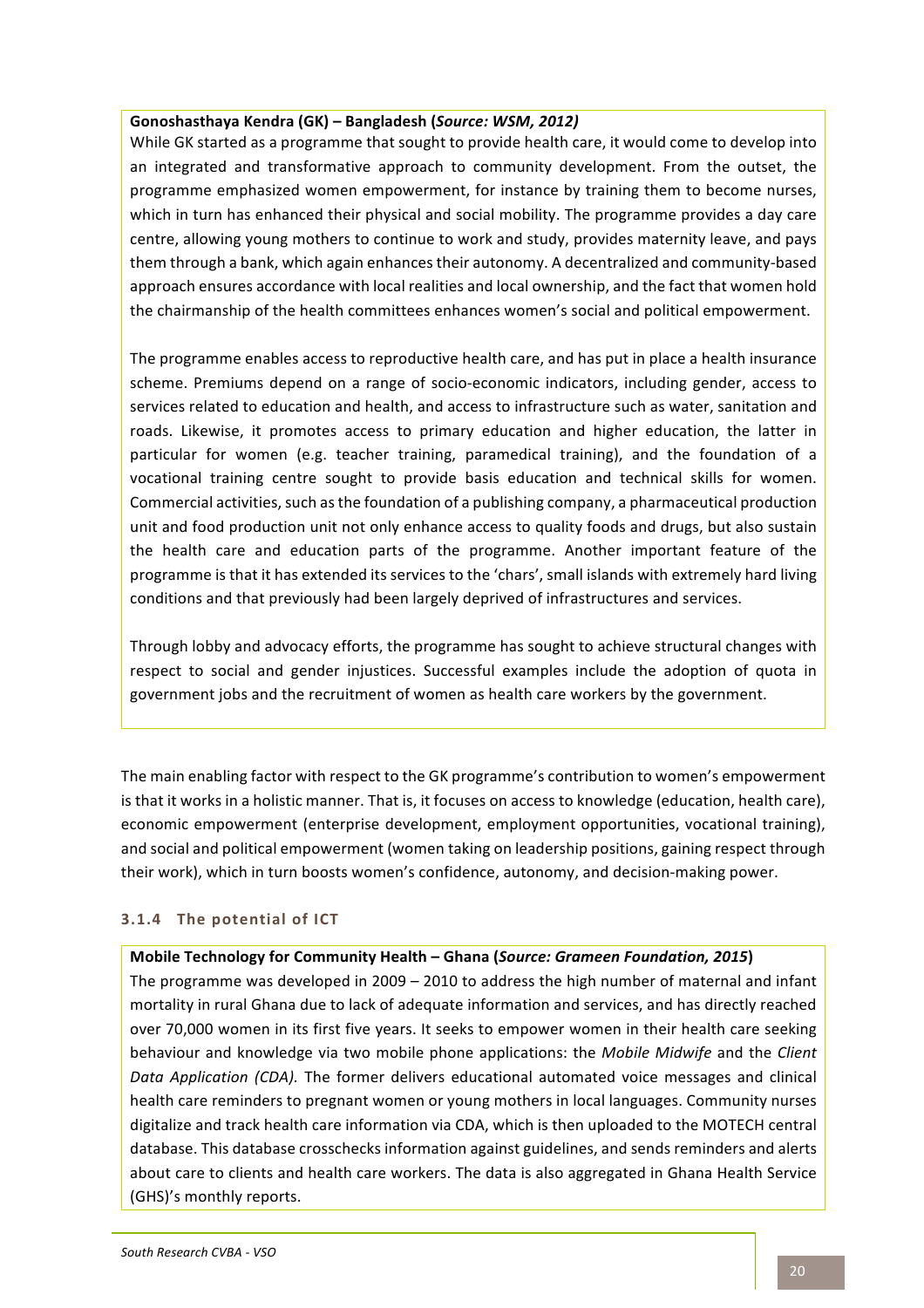#### **Box 4: Mobile Technology for Community Health - Ghana**

Programme evaluations raised a number of positive outcomes as well as challenges that are outside the scope of this report. Important to note here are the results with respect to women's empowerment. The programme made that women took their health care into their own hands, by asking informed questions, attending scheduled care visits more regularly, and taking responsibility for their health care, breaking through certain financial and cultural barriers. Women enjoyed a continuity of care, despite practical challenges (e.g. distance, lack or cost of transport), and were better prepared financially for childbirth and childcare. In addition, the women that took part in the programme became shared the information they had access to within their community.

Important constraining factors were network problems that hindered registration, data uploading, messages reaching clients, and lack of access to electricity to charge phones. Fears about the quality of treatment were another important impeding factor, as were high costs, lack of transportation, and/or too great a distance to attend routine care.

This approach has important advantages as well as constraints, one major challenge being the financial and operational models behind the intervention. A number of mobile providers have developed similar and other offers, providing specific services via mobile phones<sup>8</sup>. In Nigeria, the mobile midwife model was copied but by adopting a business model that intends to be commercially viable (Bhandari, 2015a). As in Ghana, one of the major outcomes was a reported increase in knowledge. Interestingly, far more men signed up than anticipated. Men are targeted with the intervention as they are being encouraged to engage actively in childcare. Still, important barriers such as cultural constraints (e.g. not wanting to share the fact that you are pregnant until later in the pregnancy), financial barriers (not wanting or being able to pay for the service) and connectivity issues have meant that the intervention wasn't able to reach the targeted audience of rural poor to the extent intended, and that questions can be raised with respect to the viability and upscaling of initiatives according to this model. In Mali, a combined approach of mobile saving and mobile insurance, the latter being activated automatically once the saving balance reaches 40,000 FCFA (about \$66), appeared to be more successful. The health insurance grants the subscriber 12 months of life/disability and maternal health insurance, fostering first time insurance among women, as 97% of female users report not having been insured before. Indeed, over 30% of the users report saving in order to be covered by the insurance.

# **3.2** Linking social protection and sustainable infrastructure

#### **3.2.1 Public work programmes**

Public work programmes are a form of social protection that provide cash or food payments in exchange for labour. In doing so they provide an income for the vulnerable, which is particularly important during specific moments of the agricultural calendar. In the same way, as the labour efforts are often targeted towards the development or repair of community assets such as roads, irrigation facilities, and schools or health centres, they can play an important role in the development of (sustainable) infrastructure (Holmes and Jones, 2010).

 $^8$  All under the 'Connected women' programme, implemented by GSMA in partnership with USAID and Australian Aid.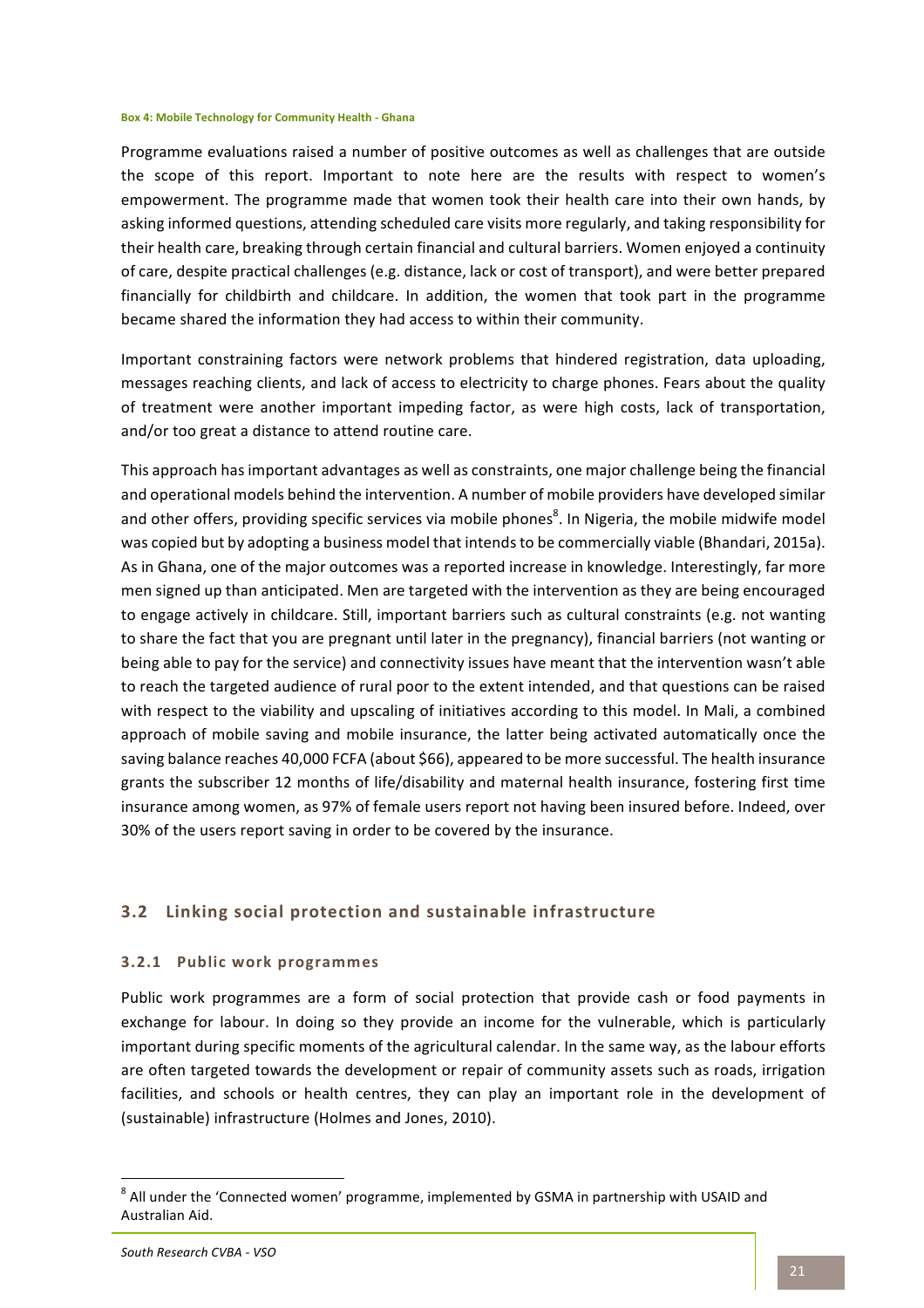#### **Rural Roads project II – Peru (***Source: World Bank, ?)*

The second phase of the rural roads project in Peru sought to improve the access of (poor) rural populations to social services and regional economic centres, generate employment, and strengthen the local capacity to sustainably manage the roads. Rural women's implication as main stakeholders in the project was to help them overcome a range of constraints on their productivity and mobility: time burdens (looking for water and fuel), low literacy, cultural barriers to the use of public transport, limited control over household spending and lack of involvement in previous transport projects, the prevalence of female-headed households due to male migration, and isolation. Men and women had equal opportunities to be selected as microenterprise workers for road maintenance (selection criteria were modified to overcome the higher illiteracy levels among women and to valorise their technical and leadership skills), rural committees included women's groups' representatives, gender focal points were assigned among staff, and the project provided gender training. During community consultation, separate sessions were organized for women to ensure that they could speak out. In response to mostly women's needs, about 3,500 km of nonmotorized transport tracks were rehabilitated, which ultimately had a greater economic impact than the main road intervention.

**Box 5: Rural Roads project II – Peru**

The programme contributed in a number of ways to women's empowerment. It enhanced their economic empowerment through the roadwork and involvement in microenterprises and increased their mobility. 77% of the surveyed women travelled more, 67% said to feel more safe when traveling. Girls' access to primary school increased by 7%. Women's increased mobility also had an effect on their access to basic services, such as to markets and health centres (notably for childbirth). The reduced travel time engendered a reduction in the time burden of women, and their increased mobility led to an increased participation in community meetings, which in turn contributed to their social and political empowerment.

Important enabling factors were a decentralized and community-oriented decision-making process focusing on gender equity, and a gender-sensitive monitoring and evaluation, including a gender impact assessment at the end of phase II.

Overall, the assessment of the intervention is very positive, for instance by exceeding the gender quota set out in the gender action plan. Still, it serves to notice that the established quota for employment in the framework of the intervention, for instance, were at 10% for women. In that respect, the final 24% is a positive result, but it does raise questions as to whether more could have been done to involve more women. In the same way, the project required 20% of the members of road committees to be women. Once more, with 30% the envisaged number was surpassed, but it still leaves room for improvement.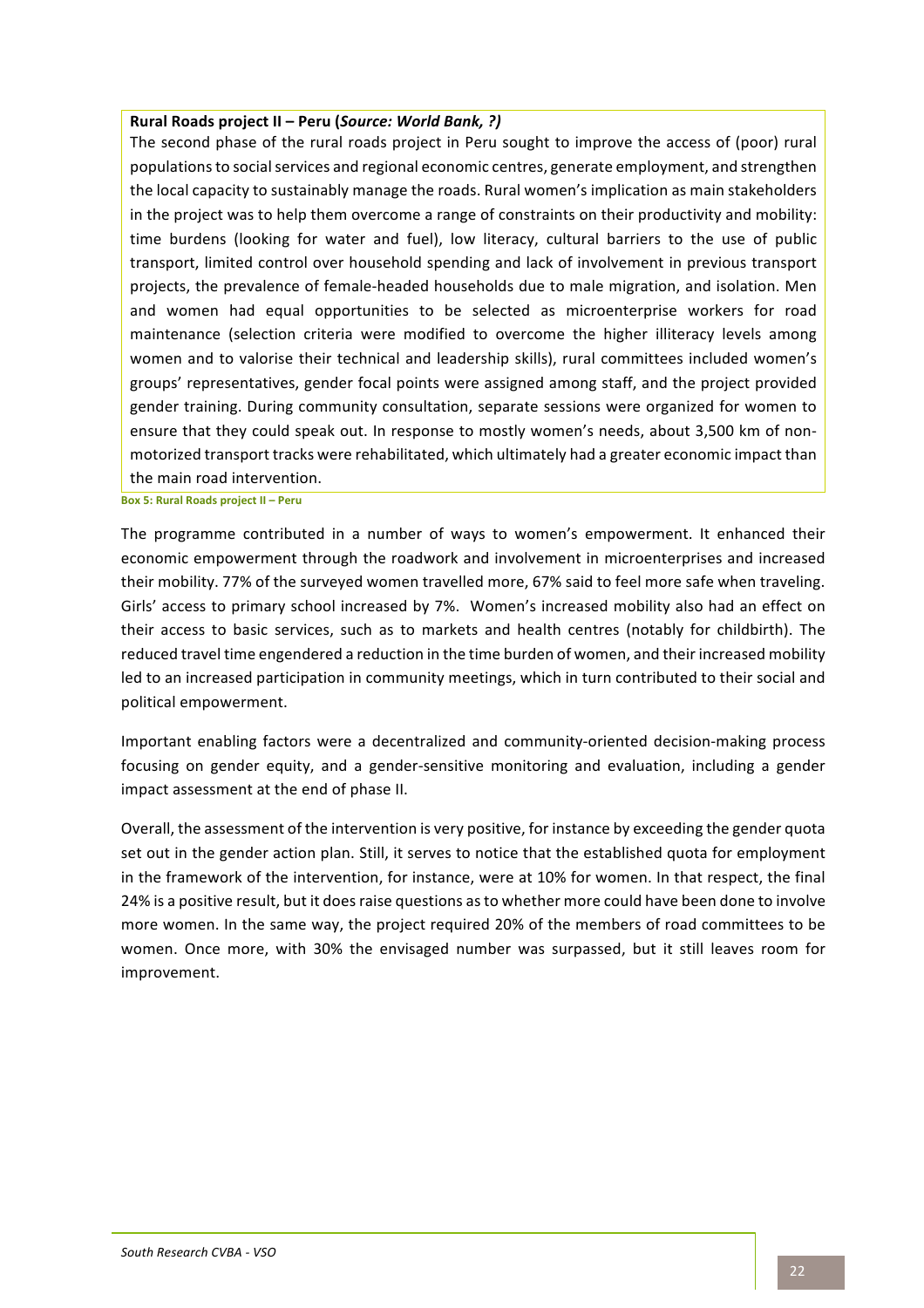**4 THE PROVISION OF SOCIAL PROTECTION, PUBLIC SERVICES AND** SUSTAINABLE INFRASTRUCTURE IN RELATION TO THE **RECOGNITION OF UNPAID CARE AND DOMESTIC WORK AND THE PROMOTION OF SHARED RESPONSIBILITY WITHIN THE HOUSEHOLD AND THE FAMILY** 

### **4.1 Unpaid care work**

Unpaid care work is work that contributes to meeting the basic needs of individuals, families and communities. It includes caring for children, the ill, and the elderly, doing housework, fetching firewood and water, and preparing food. As a majority of countries around the world still know gender norms that ascribe care work to women, it is no surprise that up to 75% of unpaid care work is carried out by women. Time spent on care work cannot be spent on other social, economic, or political activities. Time poverty becomes all the more important when intersected with income poverty, as it reduces women's opportunities to increase their income, limits them to local markets with limited bargaining power and to informal and insecure employment, and in that way keeps them in a cycle of insecurity that may well last into old age, due to the lack of social protection (cf. supra; ILO, 2017b). Gendered inequalities in unpaid care work can thus be seen as the 'missing link' in the analysis of gender gaps in labour force participation rates, quality of employment, and wages (OECD, 2014).

The time burden does not only affect women at working age. A recent study by Plan International (2017) revealed that girls are often forced to miss out on school when they have to assist with domestic or care work. The study suggests that this may be one of the explanatory factors for poor academic performance and grade repetition among girls. This, in turn, may discourage girls and their parents from their schooling, resulting in the fact that the decision to keep them at home to help may be taken more easily. New income generating opportunities for mothers often impact negatively on girls' time spent on household tasks. Vulnerable families are forced to outweigh the benefits of short-term gains against strategies that may prove more fruitful on the long run (such as a girl's education), the former often getting the upper hand. A study on the impact of fetching water by girls in Ghana on their schooling suggests that if this time were to be halved, school attendance would be increased by up to 7% for girls aged 5 to 15, with more important results in rural areas (Nauges et al., 2015 in Plan International (2017). Whereas some examples suggest that perceptions in this regard are changing, in general gendered social norms still place the burden of household tasks firmly on women and girls' shoulders. In other words, a new generation of young people is growing up with the same norms and expectations that continue to make it very hard for girls to envisage alternative futures, or for boys and young men to be encouraged to take on a greater responsibility in care and domestic work.

As such, unpaid care work stands in the way of women's equal participation in society and girls and women's empowerment. The recognition of unpaid care work was included in the 2030 Agenda for Sustainable Development, as target 5.4 under the SDG striving for gender equality and empowerment of women and girls. It is monitored by the indicator 'proportion of time spent on unpaid domestic and care work, by sex, age and location'. For a large number of countries however, in particular in sub-Saharan Africa, available data is limited.

#### **4.2** Recognition, reduction and redistribution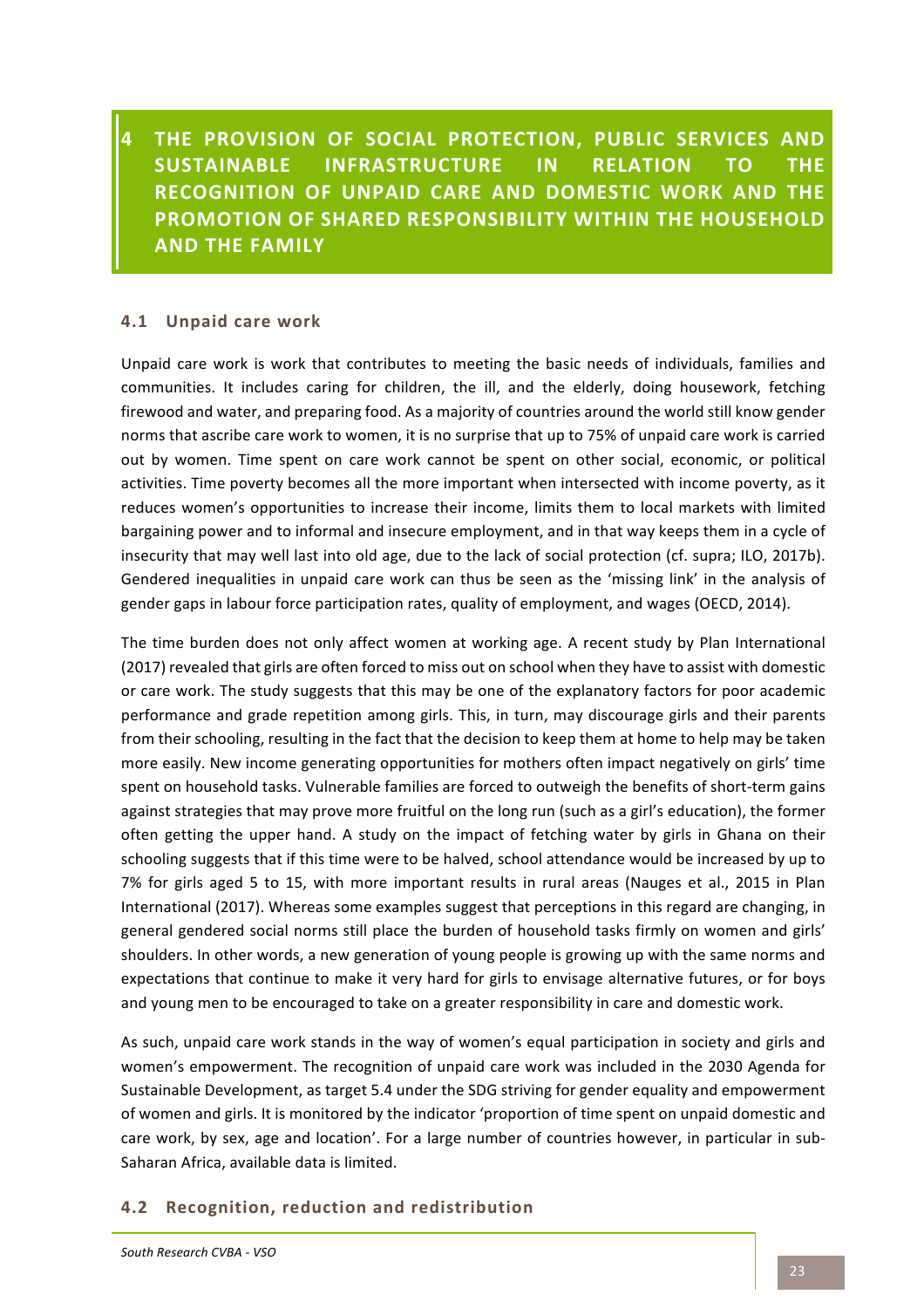Debates and efforts addressing the issue of unpaid care work centre around three main objectives: its recognition, reduction, and redistribution, three features that are also reflected in the formulation of target 5.4.

A review of the integration of unpaid care concerns in public policies on social protection and early childcare development has highlighted their significant invisibility (Chopra, 2013). Of 149 social protection policies in 53 countries, only 23 recognized unpaid care concerns and mainly sought to redistribute care between the family and the state (e.g. providing child support grants, crèches, maternity leave). No policies aimed to redistribute unpaid care work from women to men, and only a few policies sought to reduce unpaid care work. With respect to early childcare development, of the 263 identified policies in 142 countries only 40 stated an intent to address unpaid care, again mostly via redistribution between the family and the state. 16 policies specifically recognized the role of fathers in childcare, half of which in Latin America. Importantly, on both accounts the review found very little information on the *implementation and outcomes* of these intents, which led Chopra to point out that there has also been an important invisibility of unpaid care concerns among evaluators and funders. 

# **4.2.1 Recognition**

With unpaid care work being largely invisible in statistics as well as public policy, a first objective is the recognition of unpaid care work. This includes its recognition as work that is important both on a social and an economic level, as well as the recognition of the responsibility of different stakeholders, including government and the private sector actors. It can be done by collecting data (e.g. carrying out time use surveys, including unpaid care in national surveys), including the resulting data in national statistics and social security systems, and use this data to inform policy-making and budgeting.

Steps forward include<sup>9</sup>:

- The recognition of the shared responsibility of both parents to care for their children in Kenya's constitution.
- Equal wages but 50% less hours of work for women in public work programmes in Ethiopia in recognition of their unpaid care work; providing women with work opportunities close to home in public work programmes (MEGA, MGNREGA) in India. It serves to notice that whereas this may alleviate the double burden of women involved in these programmes, this does not *transform* gendered norms and practices.
- The Uganda Bureau of Statistics has incorporated unpaid care work in relevant national surveys.

# **4.2.2 Reduction**

Unpaid care work can be reduced in a number of ways, in particular but not exclusively by creating or improving access to services such as childcare, and to infrastructure such as water and sanitation, energy, and public transport, and to technological solutions that allow to decrease time spent to housework. 

 $9$  Sources: Oxfam (2018), Chopra (2013) for the example on India.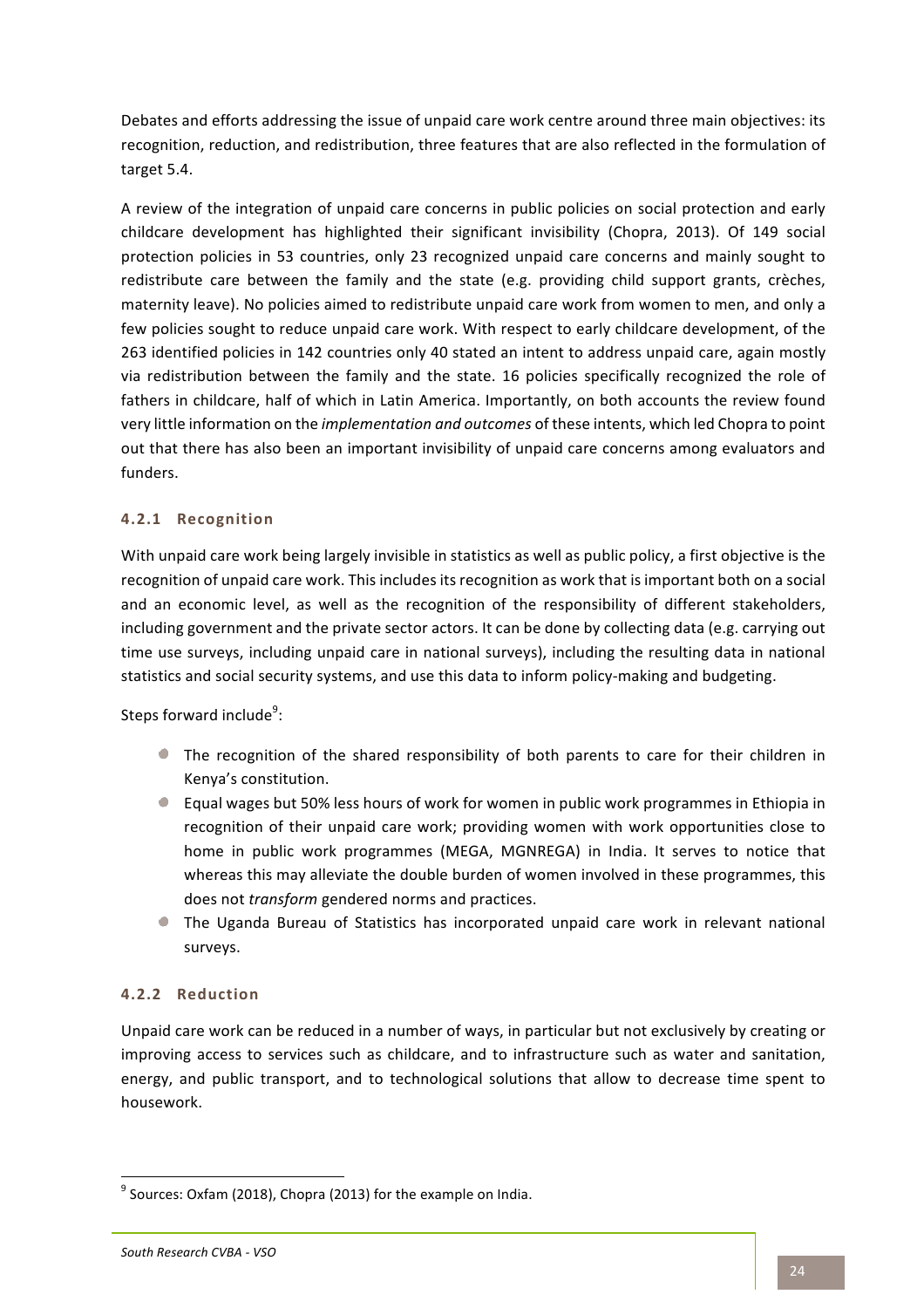Steps forward include $^{10}$ :

- If the Turkish government pays a 'home care allowance' equivalent to the net minimum wage to people caring for a disabled family member at home. Again, however, when this task is taken up by female family members, as can be expected when efforts like these do not go hand in hand with gender-transformative sensitization efforts encouraging men to take on care work, this confirms women in their caring role which in the short and long term will have a negative impact on women's career opportunities and financial independence. In the same way, and as discussed higher, when the time spent to care work is not qualified as 'worked time' this will negatively impact the carer's pension.
- $\bullet$  The Federal Day care Programme in Mexico provides grants to provide subsidized child-care for children from lower income households.
- Mobile Crèches in India (cf. supra); the provision of crèches in the framework of the Cambodian National Social Protection Strategy for the Poor and Vulnerable, and in the Rwandan VUP Social Transfer programme.
- $\bullet$  Longer school days or pre-school hours: when the Kenyan government expanded its preschool education, this increased female labour participation
- Improved road infrastructure, such as in the case of the rural roads programme in Peru, reduces women's time burden (cf. supra)
- A project seeking to render unpaid care work visible revealed that women in a rural community in Nepal spent up to 99 minutes a day collecting water and firewood. During a community meeting and with the assistance of the Village Development Committee a water tank was constructed to store drinking water.
- In the same way, a mapping exercise among women in a rural community in Kenya revealed that the early childhood development (ECD) centre was too far. Addressing their concerns to local authorities, responsible for the development of ECD centres, their advocacy efforts ultimately resulted in the acquisition of additional funds allowing for the construction of two classrooms to be used as ECD centres.

# **4.2.3 Redistribution**

The redistribution of unpaid care work calls for a gender-transformative approach, calling into question gendered norms that keep in place an unequal distribution of unpaid care work. This approach should not only concern individuals within families, but also governments, private sector actors and social economy/third sector actors that should adopt policies that allow precisely to transform these norms (e.g. parental leave for fathers, provision of quality childcare services).

Steps forward include $^{11}$ :

**The Gender Equity Movement in Schools in India promotes gender equality and seeks to** challenge social norms, with positive results on the pupils' view on a more equal task division at home.

 $^{10}$  Sources: Oxfam (2018) for first two bullet points, OECD (2014) for the 4<sup>th</sup>, Chopra (2013) for the examples on Cambodia and Rwanda, ActionAid (2013) for the last two bullets points.

 $11$  Sources: Oxfam (2018) for the first three bullet points, OECD (2014) for the 4th and 5th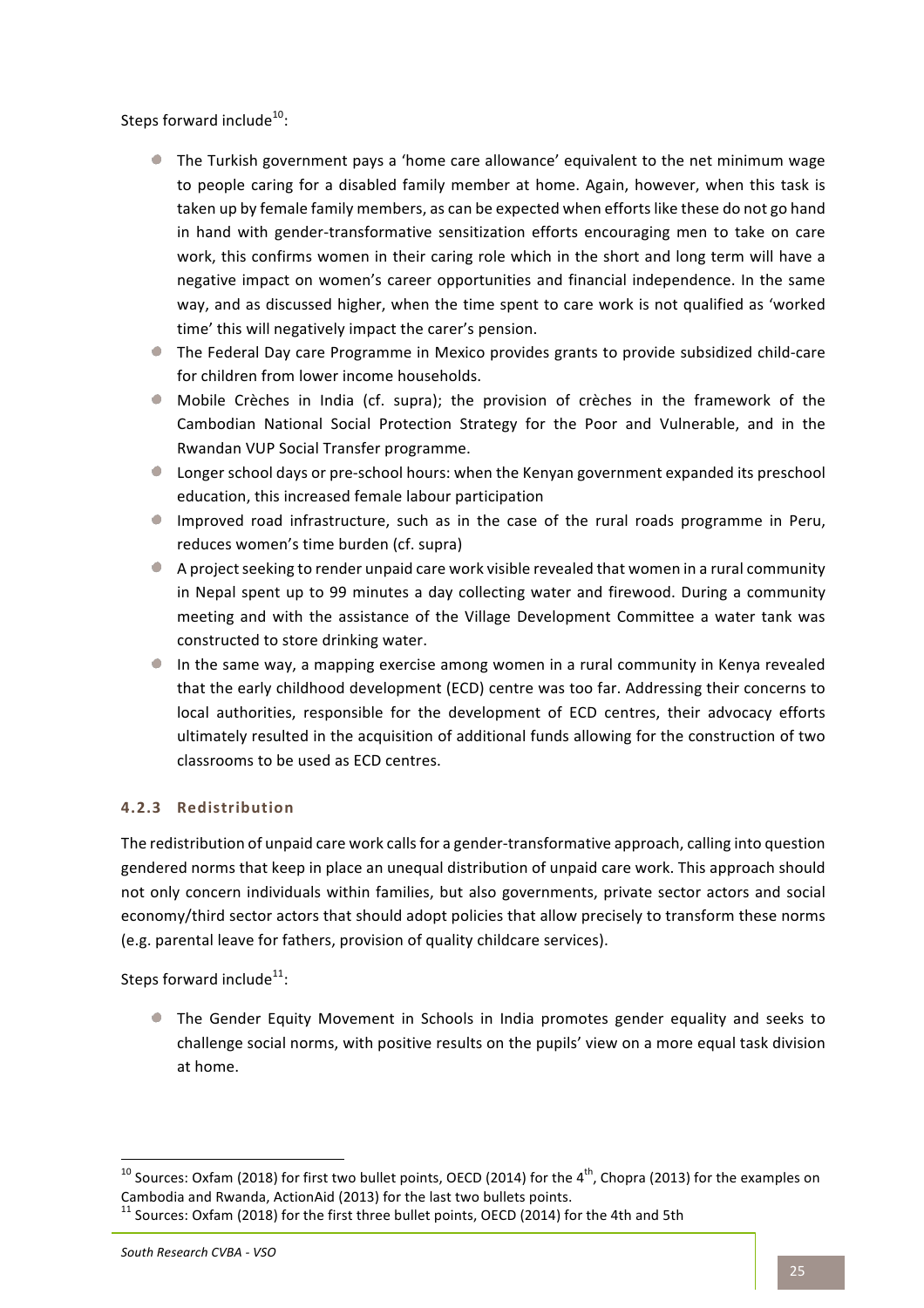- In the Philippines, the national government's 4Ps programme (cash assistance) includes a Family Development Session that addresses women's rights and household management, and that requires the attendance of both fathers and mothers.
- I La Nueva Cultura Laboral, promoted by the government of Mexico City, promotes fathers' engagement in caring for their children.
- The ILO has set a standard of maternity leave on public subsidies of 14 weeks, which is to encourage women's return to the labour force. In Morocco, an increased maternity leave was associated with an increase in the share of working mothers.
- The Africacare's Male Empowerment Project in Zimbabwe has sought to challenge gender norms related to care by increasing male involvement in home-based care for rural people with AIDS.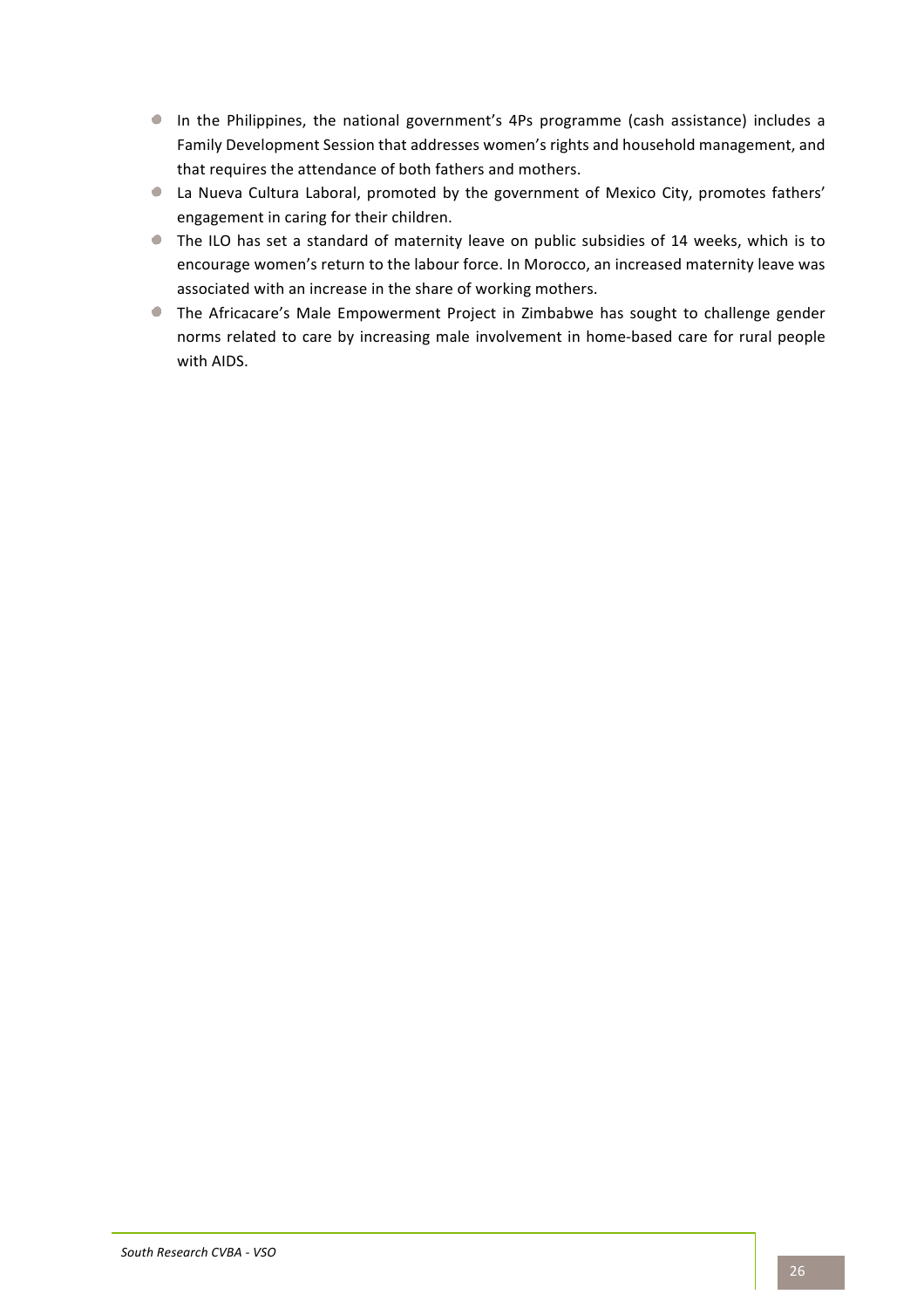### **5.1 Conclusion**

Social protection, public services and sustainable infrastructure all have the potential to contribute to women's empowerment. Social protection provides measures that are to reduce or overcome vulnerabilities related to unemployment, illness, old age or biologically determined events (such as childbirth). Public services such as health care and education are to ensure personal wellbeing and development, redistribute wealth in society and contribute to sustainable development, and sustainable infrastructure allows women to take part in social and economic life. But in many countries around the world, there are important gaps between what is to be expected from each of these spheres and what they actually provide. A range of substantial gendered inequalities in each of these sectors negatively impact women's access to, use of, and benefits from these provisions.

This study has looked at the interlinkages between these three provisions to examine the necessary conditions for these interlinkages to become levers for gender equality and the empowerment of women and girls. As these interlinkages ensure (or hinder) access to the potential benefits of each of the sectors, essential questions were whether the specific needs and interests of women are taken into account when programmes build on these linkages (consciously or not) to look for specific outcomes. In the same way, this study has explored a number of case studies to illustrate how programmes may take these interlinkages into account, what the consequences are when this is not done, and what the (potential) outcomes are with respect to gender equality and women and girls' empowerment. 

A first observation is that few social protection policies and programmes are designed with the primary objective of contributing to women's empowerment and gender equality, as manifested for instance in the findings of Holmes and Jones (2010), Chopra (2013), or numerous of the examples presented in this study, such as the Progresa programme in Mexico, or the provisions with respect to unpaid care work in the Turkish, Ethiopian and Indian social protection programmes.

Secondly, some programmes build on *assumed* linkages between different provisions while in practice they are often absent, or do not take into account structural gendered constraints that negatively impact potential benefits, such as restrictions on women's mobility and access to public spaces (due to the double burden and resulting time poverty, safety concerns due to inadequate infrastructure or public services, or social norms), or negative impacts on time use (as can be the case for conditional cash transfers). In the same way, programmes do not sufficiently take into account time use in monitoring and evaluation. This would allow to identify risks, such as the increased employment or other responsibilities (e.g. meeting requirements of a conditional cash transfer programme) of women leading to an increased burden on girls, which in turn negatively impacts the latter's education, or the need for a focus on access to sustainable infrastructure to address time poverty. These first two observations point to the centrality of developing a gender-sensitive social protection that likewise adopts a gender lens when implementing programmes that build on the linkages with public services and (sustainable) infrastructure. The case study on Bangladesh points to the potential of adopting an integrated approach to social protection that takes into account women's empowerment on the outset and creates linkages with public services and sustainable infrastructure.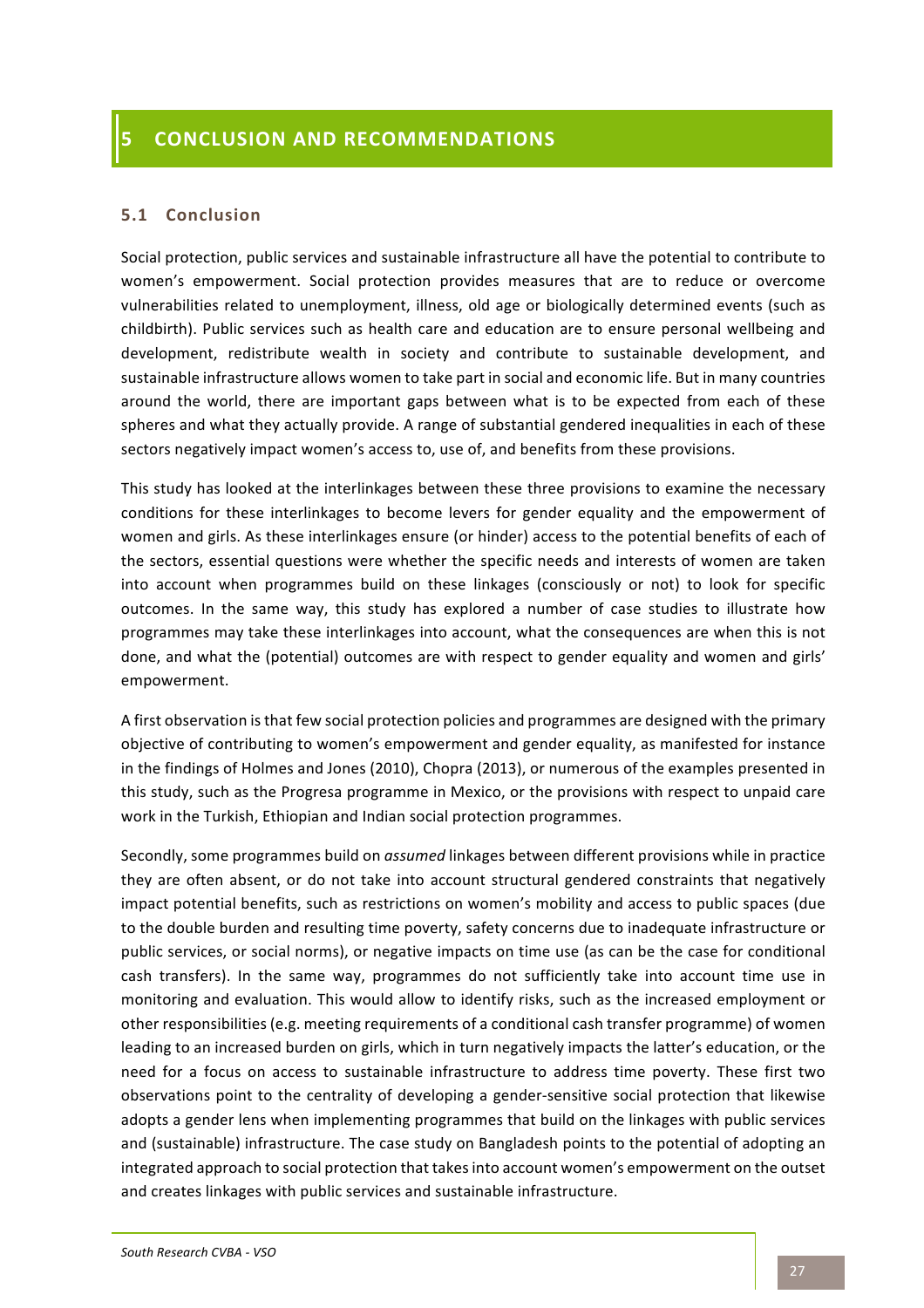Finally, the study suggests that while programmes may contribute to women's empowerment, this is often limited to economic aspects and a thorough gender-transformative approach is lacking or insufficiently developed. The challenges and inequalities addressed in this study highlight the need to adopt such a **gender-transformative** approach, creating opportunities to challenge and change gender norms that stand in the way of gender equality and girls and women's empowerment.

# **5.2 Recommendations**

### At the level of policy:

- If The UN, its agencies and its Member States should ensure that their social protection, public services and infrastructure policies and programmes be *designed from a rights-based approach* that promotes the equality of women and men, integrating women and girls as actors and rights*holders*. This approach requires all actors to take into account the specific needs and situations of both women and men during the *design, implementation and evaluation* of all policies and programmes. Where needed specific, additional programmes with a focus on the empowerment of women and the promotion of gender equality should be adopted.
- If the UN, its agencies and its Member States should ensure that their policies and programmes take into account and develop gender-sensitive linkages between the three provisions so as to ensure an integrated approach and hence the gender-transformative potential of social protection in relation to public services and sustainable infrastructure.
- The UN, its agencies and its Member States should engage in and support advocacy efforts of civil society toward national governments with respect to the implementation of recognized rights and national policies that would allow to reduce unpaid care work, such as the provision of water or the development of early childhood development centers.
- The UN, its agencies and its Member States should *invest in the implementation of and evaluation of outcomes* of gender-sensitive approaches in policies and programmes to social protection in relation to public services and sustainable infrastructure with respect to women's empowerment, which will allow to identify missing links that will need to addressed. Investments in evaluation should include processes of exchange and learning across the involved actors and institutions.
- The UN, its agencies and its Member States should work towards the *removal of gendered* inequalities from social protection, public services and infrastructure.
- If The UN, its agencies and its Member States should promote policies on spatial planning of infrastructures and services that adopt a gender-sensitive approach and as such take into account time and mobility constraints, which would allow to overcome gendered inequalities in accessing services or making use of infrastructure, and reduce unpaid care work.
- **E** Ensure secured budgets for each of the three focus areas, irrespective of political changes, and ensure a *gender-sensitive use of these budgets*.
- **E** Ensure adequate *coordination* between relevant institutions and gender machineries necessary to design gender-sensitive policies based on the potential of the synergies between the three provisions. This calls for a political commitment and strategic coordination at national and local levels.
- If The UN and Member States should enforce the obligation of corporations to pay their fair share of taxes. This should enable States to ensure the quality of social protection, public services and sustainable infrastructure.
- Extend the legal entitlement to social protection and invest in policies and programmes that ensure an adequate coverage of informal workers, such as social pensions, the provision of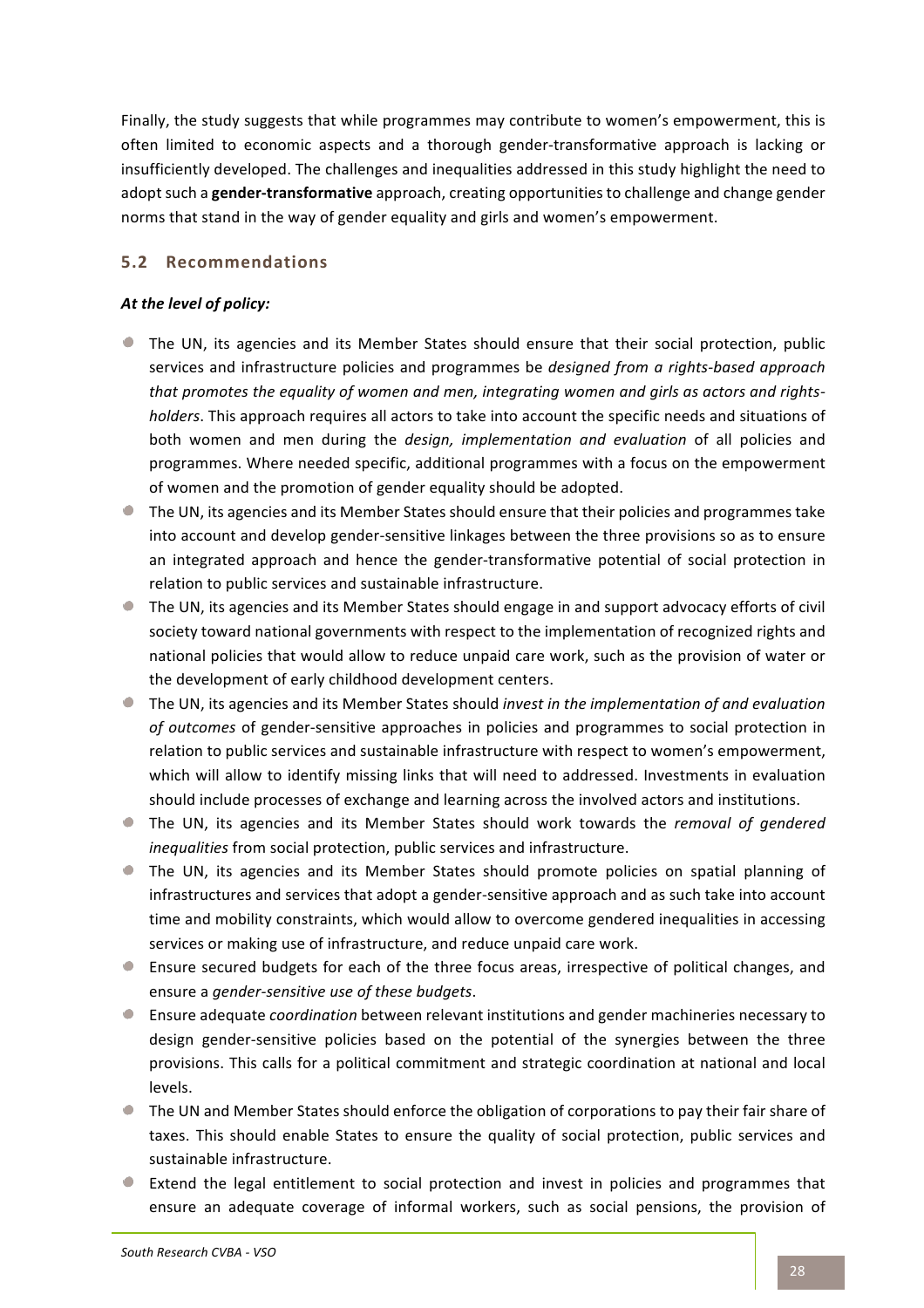maternity benefits to women that do not have access to formal social security, and universal free health schemes.

- **Ensure gender-mainstreaming in the human infrastructure of institutions (e.g. via quota, capacity** development with respect to gender)
- $\bullet$  With respect to unpaid care work:
	- $\mathcal K$  Measure the economic contribution of unpaid care work (e.g. including time use sections in national surveys) so as to recognize unpaid care work
	- $\mathcal K$  Promote a better distribution of household tasks and care work between women and men, boys and girls.
	- $\mathcal K$  Invest in sustainable infrastructure that reduces unpaid care work (e.g. access to water, to electricity)
	- $\mathcal K$  Invest in policies that recognize unpaid care work, such as the provision of social pensions, that allow to tackle gendered inequalities in this regard
	- $\mathcal K$  Invest in policies and interventions that redistribute care work between families and the state, such as by providing early childhood development centres and providing paid care for the sick and elderly

#### *With respect to interventions:*

- **P** Prioritise interventions that envisage a multiplier effect, based on gender-sensitive synergies *between the three provisions*, notably integrated approaches that focus on women's empowerment in design, implementation and evaluation.
- $\bullet$  An essential prerequisite for any intervention with respect to social protection, public services and sustainable infrastructure is an ex-ante in-depth study of the social and economic context it will take place in, and in particular of a gender analysis of needs and interests of different stakeholders.
- Interventions need to include a reflection and approach on how they can work in a gendertransformative manner in different spheres (social level, economic level, political level) from the outset when working in the fields of social protection, public services and sustainable infrastructure.
- $\bullet$  Building on the first four recommendations and the cases brought forward in this study a number of more specific recommendations can be made with respect to programmes that are built on the linkages between social protection in relation to public services and sustainable infrastructure:
	- $\circ$  Conditional cash transfers have the potential to contribute to women's empowerment, for instance via enabling access to education and health services. The creation of linkages in this regard are therefore a valuable approach to develop. At the same time, it is essential to focus on women's empowerment from the outset. This should avoid according an instrumental role to women in the programme by focusing on their role as carers or exacerbating time burdens for either women or their daughters. A focus on women's empowerment necessarily includes gender-transformative measures that actively engage men, for instance via measures that seek to redistribute unpaid care work. At the same time, these interventions should take into account and address supply-side constraints.
	- $\circ$  Public work programmes should be designed from a gender-sensitive approach. This includes active consultation and participation of women on the outset, their active implication during the implementation while taking into account specific needs and interest, which requires taking into account unpaid care work and might require the provision of alternative provisions for pregnant or older women, participation of women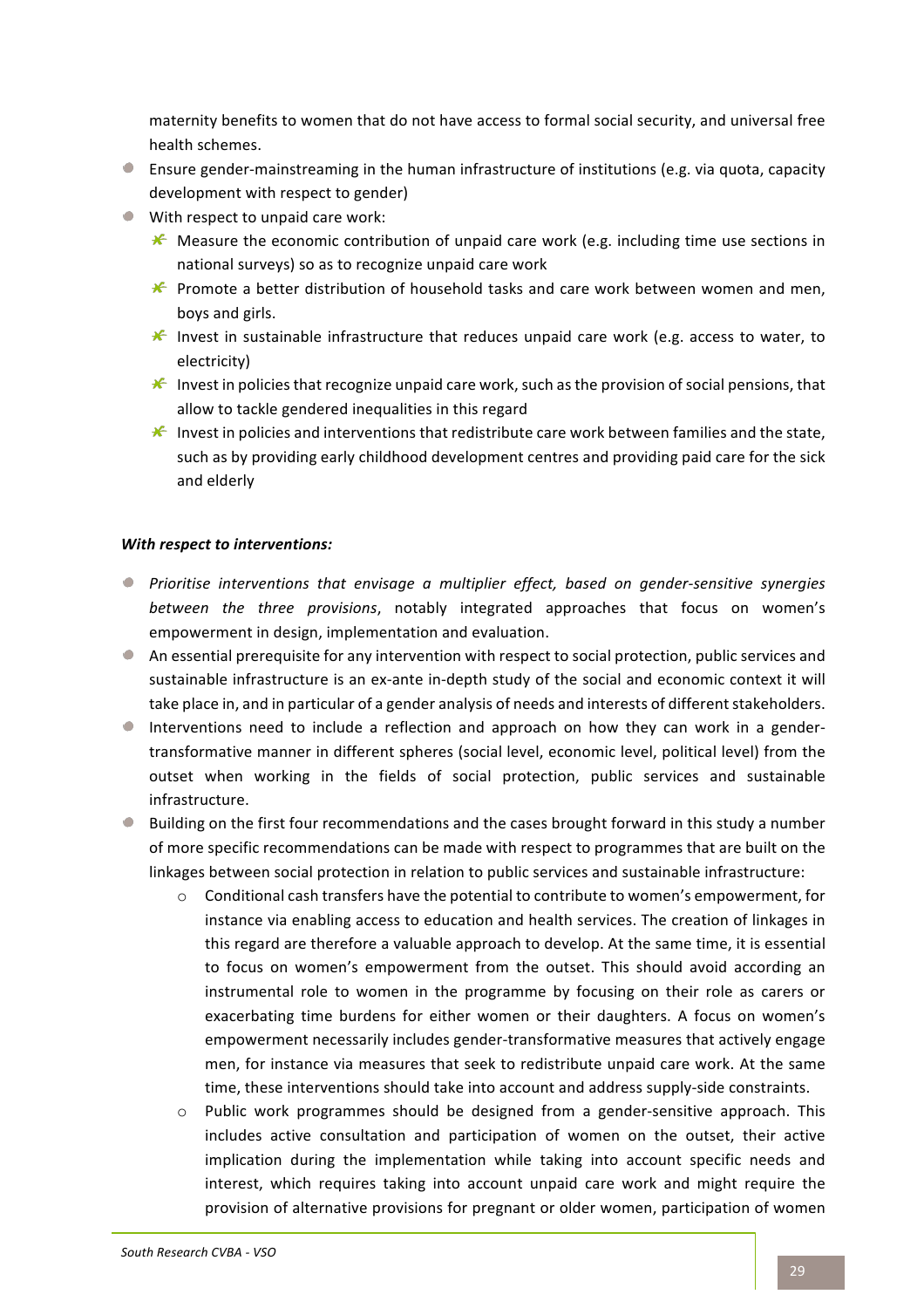in the governance of programmes, and prioritising public work programmes aimed at developing sustainable infrastructure that reduces gendered vulnerabilities, most notably the time burden.

- o Single window approaches facilitate access to and use of social protection programmes and services, and is particularly relevant when taking into account gendered vulnerabilities such as mobility constraints, lack of access to information, and opportunity costs, which is particularly relevant when taking into account the high representation of women in informal economy.
- **Ensure participatory and inclusive consultation, planning and design processes to include the** practical and strategic needs and interests of all stakeholders
- Monitoring and evaluation: include gender-sensitive indicators such as impacts on girls' health and education, on women's decision-making power at the level of the household, community and society, on women's mobility, or on women's income, and include time use data in qualitative and quantitative monitoring and evaluation so as to assess impacts on paid and unpaid care work.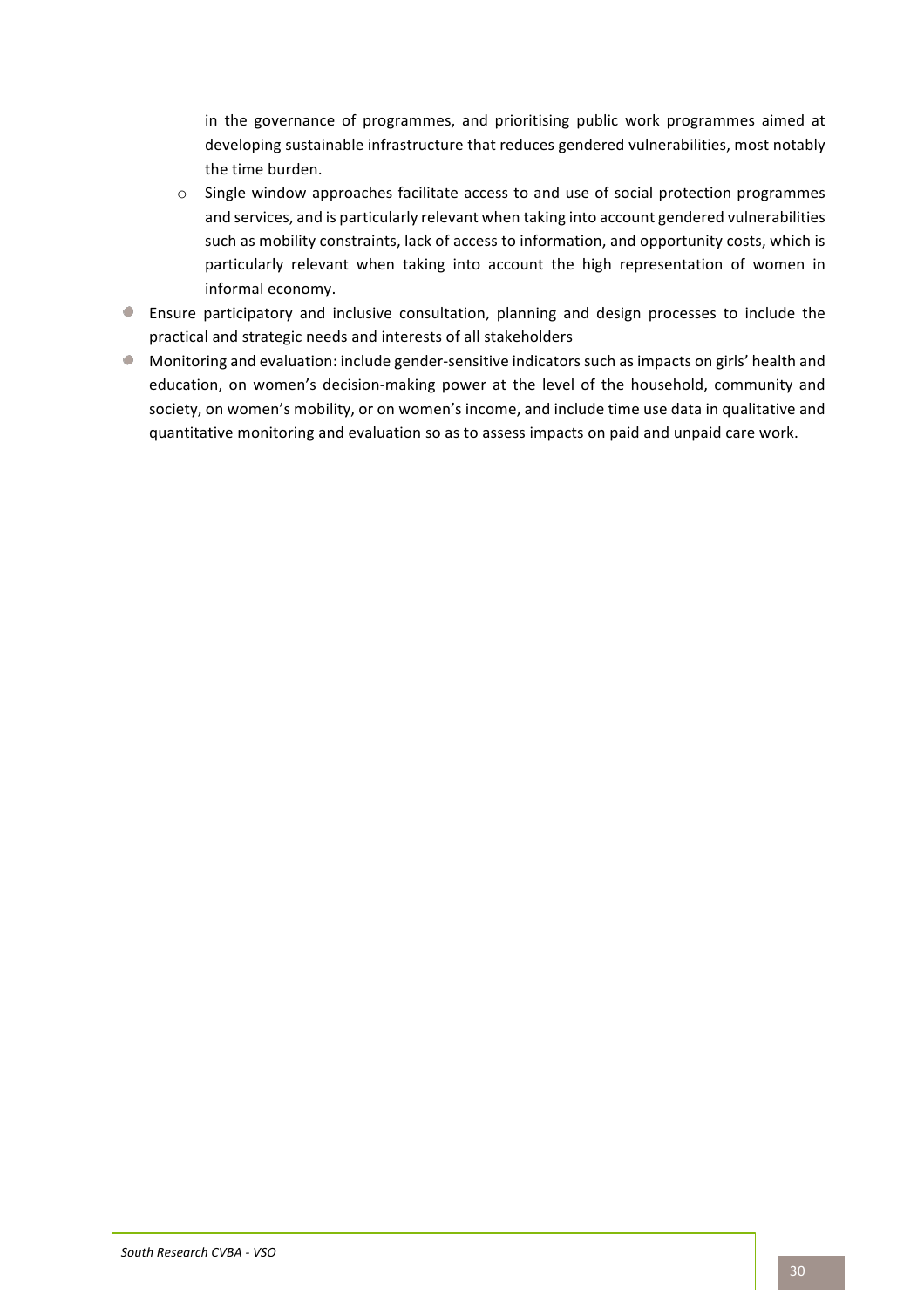### 1. **References**

ActionAid (2013), Making care visible: Women's unpaid care work in Nepal, Nigeria, Uganda and Kenya

Bicchieri, M. (2016), Building the blocks of gender-sensitive social protection and natural resources management systems. FAO

Chant, S., and McIllwaine C. (2013), Gender, urban development and the politics of space

Chopra, D. (2013), A feminist political economy analysis of public policies relate to care: a thematic review. IDS Evidence Report No. 9

Cities Alliance (2017). Gender Responsive Public Services: Pathways to Equitable Growth in cities

Denno, D., Hoopes, A., and Chandra-Mouli, V. (2014), Effective strategies to provide adolescent sexual and reproductive health services and to increase demand and community support. Journal of Adolescent Health 56 

Diarra, M., and Monimart, M. (2006), Femmes sans terre, femmes sans repères? Genre, foncier et decentralisation au Niger. lied dossier no. 143

Evans, D., Hausladen, S., Kosec, K. and Reese, N. (2014), Community-based conditional cash transfers in Tanzania: Results from a randomized trial. A World Bank Study.

Giz (2017), Integrated Public Service Delivery for Social Protection: International Experiences with Single Window Services.

Global Education Monitoring Report (2018)

Grameen foundation (2015), Using mobile technology to strengthen maternal, newborn and child health: a case study of MOTECH's five years in rural Ghana

Holmes, R., and Jones, R. (2010), Rethinking social protection using a gender lens. ODI Working Paper 320

ILO (2015), ICROP: Reaching out to rural poor through mobile service units

ILO (2017), World Social Protection Report

Jacobson, J., Mohun, R., and Sajjad, F. (2016). Infrastructure: A game changer for women's economic empowerment. UKaid and ICED

Jewitt, S., and Ryley, H. (2014), It's a girl thing: Menstruation, school attendance, spatial mobility and wider gender inequalities in Kenya. Geoforum 56

KIT and PIDGS (2018), Mainstreaming gender equality to improve infrastructure development

Kofuor Maafo Darteh, E., Doku, D., and Esia-Donkoh, K. (2014), Reproductive health decision making among Ghanaian women. Reproductive health.

Mboane, R., and Bhatta, M. (2015), Influence of a husband's healthcare decision-making role on a women's intention to use contraceptives among Mozambican women. Reproductive Health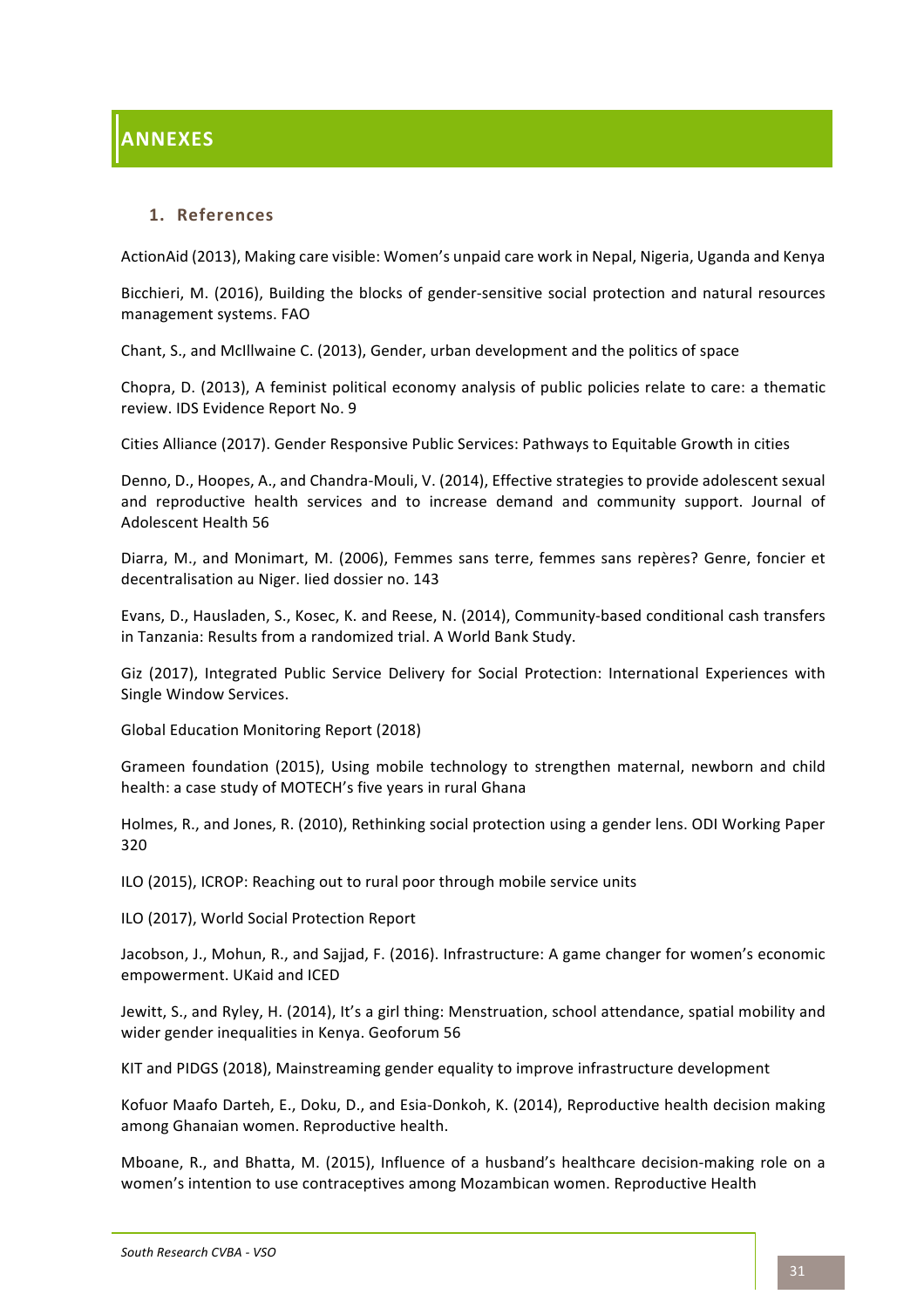# MCDGD http://www.mcdgc.go.tz/index.php/publications/more/genderbased\_violence\_in\_tanzania\_an\_assessment\_of\_policies\_services\_and\_pr/

Morgan, R. et al. (2018), Gendered health systems: evidence from low- and middle-income countries. Health Research and Policy Systems

Morris, J., and Rushwan, H. (2015), Adolescent sexual and reproductive health: the global challenges. International Journal of Gynecology and Obstetrics

Myamba, F., and Ulriksen, M. (2014), Linkages between social protection and social services: The experience of conditional cash transfers in Tanzania. Paper for International Conference 'Social Protection: Building effective and sustainable systems of equitable growth: Perspectives, Policies and Best Practices. Arusha, Tanzania, December 2014.

OECD (2014), Unpaid care work: the missing link in the analysis of gender gaps in labour outcomes

Orozco Corona, M., and Gammage, S. (2017). Cash transfer programmes, poverty reduction and women's economic empowerment: experience from Mexico. ILO Working Paper No. 1/2017

Osamor, P. and Grady, C. (2016), Women's autonomy in health care decision-making in developing countries: a synthesis of the literature. International Journal of Women's Health

Oxfam (2018), Unpaid care: why and how to invest. Oxfam Briefing Note

Plan International (2017), Real choices, real lives: girls' burden of unpaid care

Plan International (2018), Inclusive Quality Education: an annotated bibliography

Roelen, K., Devereux, S., Abdulai, A., Martorano, B., Palermo, T., and Ragno, L. (2017), How to make 'cash plus' work: linking cash transfers to services and sectors. Innocenti Working Paper

Sebates-Wheeler, R., and Devereux, S. (2007), Social Protection for Transformation. IDS Bulletin, 38(3)

Starrs, A. et al. (2018). Accelerate progress – sexual and reproductive health and rights for all: report of the Guttmacher-Lancet Commission. The Lancet Commissions.

Sommer, M. (2010), Where the education system and women's bodies collide: the social and health impacts of girls' experiences of menstruation and schooling in Tanzania. Journal of Adolescence 33(4)

UNICEF https://www.unicef.org/esaro/5440\_tanzania\_gender.html

UN Women (2016a), Protecting women's income security in old age. Policy brief no. 3

UN Women (2016b), Towards inclusive cities for all: How to protect the rights of women in informal self-employment. Policy brief no. 10

Ulrichs, M. (2016), Informality, women and social protection: identifying barriers to provide effective coverage. ODI Working Paper 435

Wodon, Q., Male, C., Onagorwa, A., and Yedan, A. (2017), Girls' education and child marriage in West and Central Africa. Key findings ahead of the October 2017 high level meeting on ending child marriage in West and Central Africa.

World Bank (n.d.), Gender in rural infrastructure for agricultural livelihoods

WSM (2012), Gonoshasthaya Kendra: From the right to health to integral community development in Bangladesh. Thematic Report from Asia No. 3